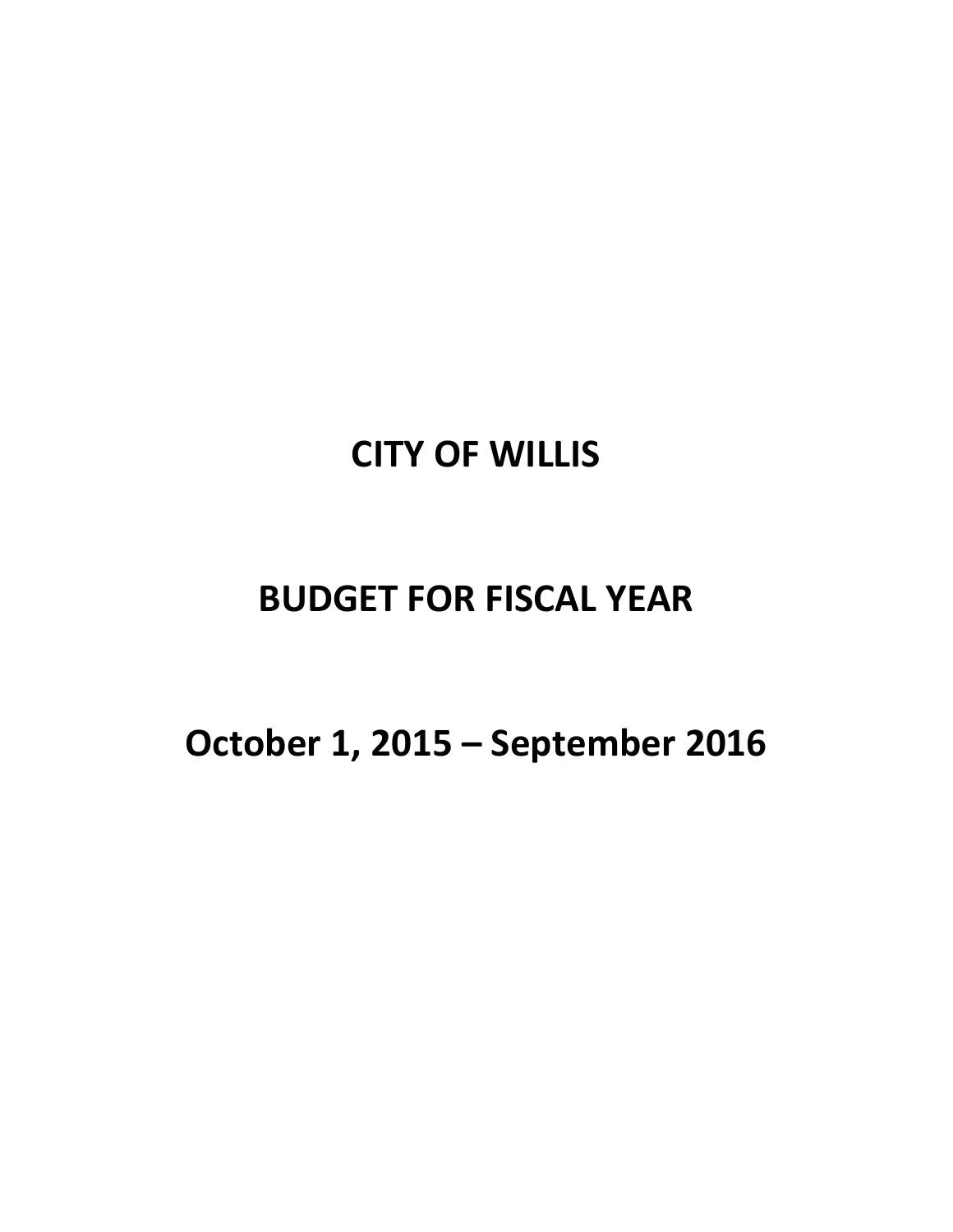City of Willis Budget - FY 2015-2016

**General Fund Summary**

| Category                                                                                                    |                                                                                |                                | <b>Fund Balance</b> |
|-------------------------------------------------------------------------------------------------------------|--------------------------------------------------------------------------------|--------------------------------|---------------------|
| <b>Balance Forward (projected)</b>                                                                          |                                                                                |                                | \$358,607           |
| <b>Revenue General Fund</b><br><b>Revenue Debt Service</b>                                                  |                                                                                | \$3,771,701<br>\$42,025        | \$4,172,333         |
| <b>Debt Service Requirement</b>                                                                             | \$45,125                                                                       |                                | \$4,127,208         |
| <b>Departmental Request</b>                                                                                 |                                                                                |                                |                     |
|                                                                                                             | <b>Expenses</b>                                                                |                                |                     |
| Administration<br><b>Community Development</b><br>Solid Waste<br>Police<br>Street, Parks, Drainage<br>Court | \$1,095,449<br>\$279,050<br>\$259,000<br>\$1,635,846<br>\$505,318<br>\$106,270 |                                |                     |
| <b>Total Departmental Expenses</b>                                                                          |                                                                                | \$3,880,933                    | \$246,275           |
| Contingency                                                                                                 |                                                                                |                                |                     |
| Transfer from Photographic Enforcement<br><b>Transfer to Utility Fund</b>                                   | <b>Balance</b>                                                                 | \$<br>95,000<br>\$<br>(25,000) | \$316,275           |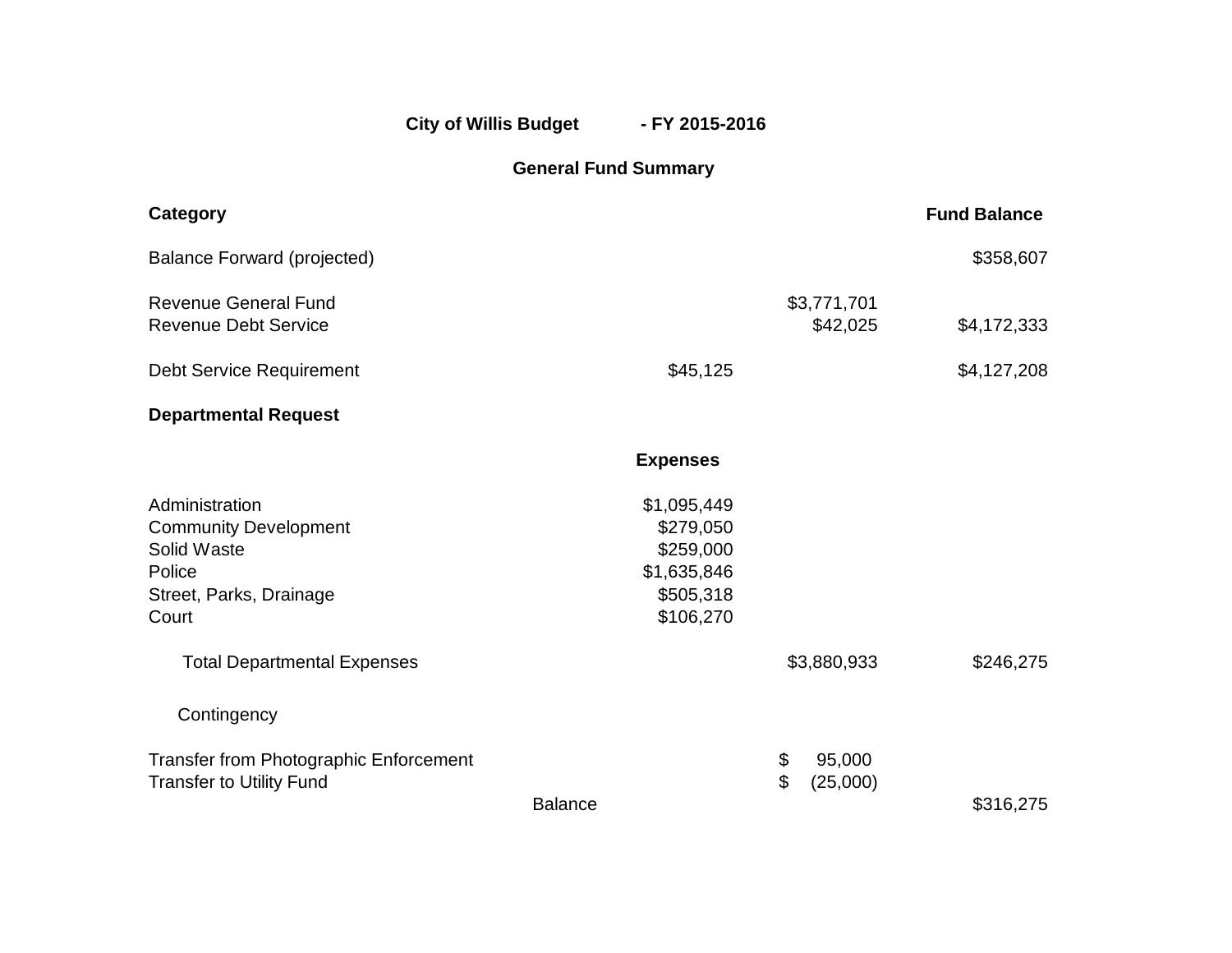# **City of Willis Budget FY 2015-2016 Hotel Tax Fund**

| Category                                                                                                                    |                                        | <b>Fund Balance</b> |
|-----------------------------------------------------------------------------------------------------------------------------|----------------------------------------|---------------------|
| <b>Balance Forward-(projected)</b>                                                                                          |                                        | \$233,675           |
| Revenue                                                                                                                     | \$30,000                               |                     |
| Total                                                                                                                       |                                        | \$263,675           |
| <b>Expenditures</b><br><b>Website Yearly Maintenance</b><br><b>Website Hosting</b><br><b>Brochure Distribution</b><br>Total | \$3,150<br>\$600<br>\$1,400<br>\$5,150 |                     |

Balance \$258,525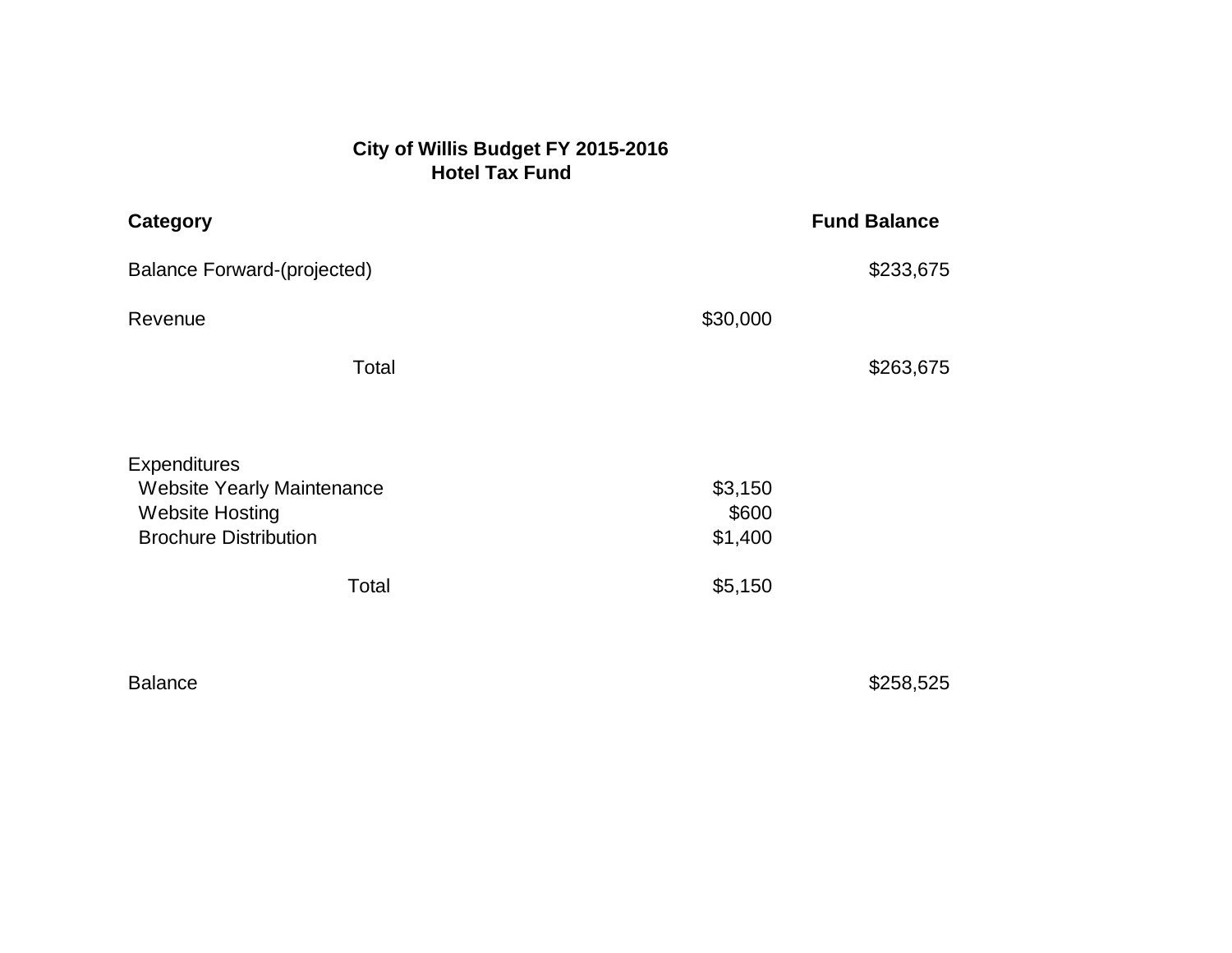# **City of Willis Budget FY 2015-2016** *Street Sales Tax*

| <b>Category</b>                  | <b>Fund Balance</b> |
|----------------------------------|---------------------|
| <b>Balance Forward</b>           | \$287,394           |
| Revenue                          | \$337,500           |
| Total                            | \$624,894           |
| Expense                          |                     |
|                                  | \$624,894           |
| <b>Debt Service Requirements</b> | \$194,016           |
|                                  |                     |
| <b>Balance</b>                   | \$430,878           |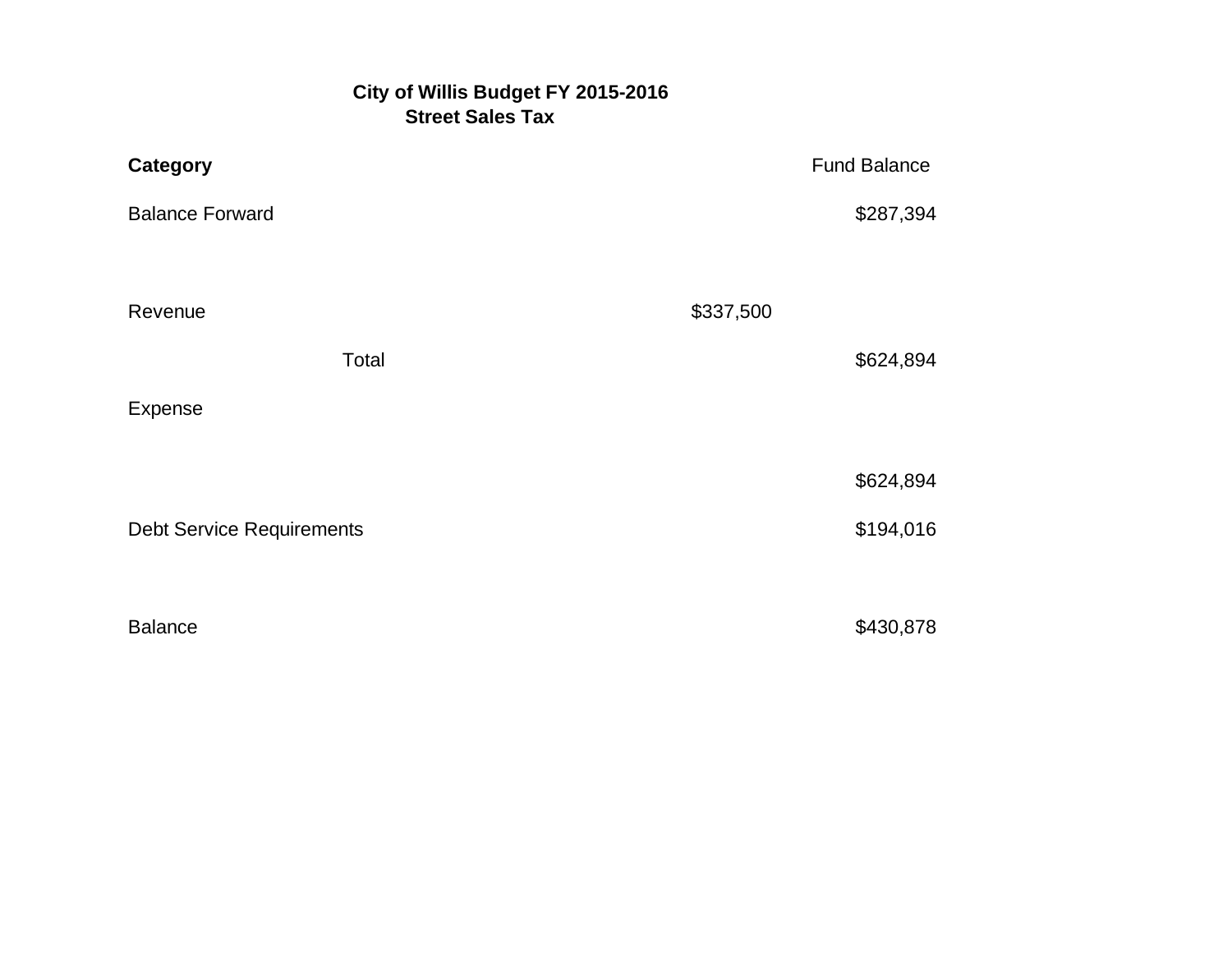## **City of Willis Budget - FY 2015-2016**

## **Utility Fund Summary**

| Category                                                                                                                                      |                                                               |             | <b>Fund Balance</b>    |
|-----------------------------------------------------------------------------------------------------------------------------------------------|---------------------------------------------------------------|-------------|------------------------|
| <b>Balance Forward (projected)</b>                                                                                                            |                                                               |             | \$193,881              |
| Revenue all sources                                                                                                                           |                                                               | \$2,374,500 | \$2,568,381            |
| <b>Departmental Request</b>                                                                                                                   |                                                               |             |                        |
|                                                                                                                                               | <b>Expenses</b>                                               |             |                        |
| <b>Water Production</b><br><b>Water Distribution</b><br><b>Wastewater Collection</b><br><b>Wastewater Treatment</b><br><b>Utility Billing</b> | \$387,584<br>\$321,142<br>\$363,888<br>\$477,131<br>\$121,565 |             |                        |
| <b>Total Departmental Expenses</b>                                                                                                            |                                                               | \$1,671,310 | \$897,071<br>\$897,071 |
| <b>Debt Service Requirements</b>                                                                                                              |                                                               | \$918,794   | $-$21,723$             |
| Transfer from Capitalized Interest Account<br><b>Transfer to General Fund</b>                                                                 |                                                               | \$25,000    |                        |
| <b>Unallocated Reserve</b>                                                                                                                    |                                                               |             | \$3,277                |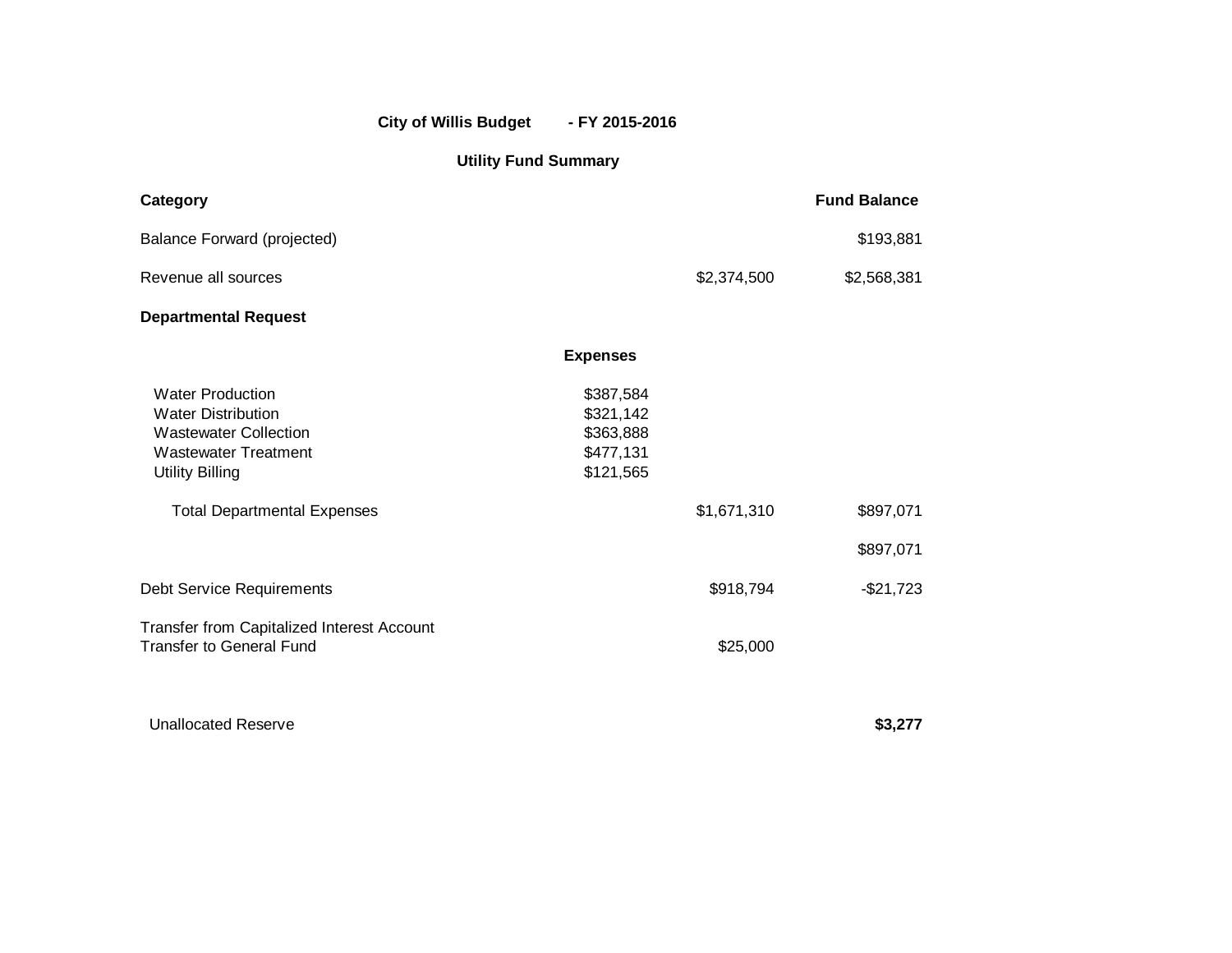#### Debt Service

| No.        | Category                          | <b>Budget</b> | <b>Budget</b> | <b>Budget</b>          | Reference                                |
|------------|-----------------------------------|---------------|---------------|------------------------|------------------------------------------|
|            |                                   | 2013-2014     | 2014-2015     | 2015-2016              |                                          |
|            |                                   |               |               |                        |                                          |
| 5950006800 | Debt Service - Tax                |               |               |                        |                                          |
|            |                                   |               |               |                        |                                          |
| 5900006811 | <b>Bond Principal</b>             | \$50,000.00   | \$50,000.00   | \$25,500.00            | <b>EXHIBIT K</b>                         |
|            | 5900006812 Bond Interest          | \$23,002.50   | \$16,770.00   | \$16,275.00            |                                          |
| 5900006813 | Paying Agent                      | \$1,000.00    | \$250.00      | \$250.00               |                                          |
|            |                                   |               |               |                        |                                          |
|            | <b>Total Debt Service Tax</b>     | \$74,002.50   | \$67,020.00   | \$42,025.00            |                                          |
|            |                                   |               |               |                        |                                          |
| 2348006800 | Debt Service - Street Tax         |               |               |                        |                                          |
|            |                                   |               |               |                        |                                          |
|            | 2348006811 Bond Principal         | \$70,000.00   | \$52,800.00   | \$54,400.00            | EXHIBIT K, J                             |
|            | 2348006812 Bond Interest          | \$162,825.42  | \$139,922.00  | \$138,866.00           |                                          |
| 2348006813 | Paying Agent                      | \$1,000.00    | \$750.00      | \$750.00               |                                          |
|            |                                   |               |               |                        |                                          |
|            | <b>Total Debt Serv Street Tax</b> | \$233,825.42  | \$193,472.00  | \$194,016.00           |                                          |
|            |                                   |               |               |                        |                                          |
| 7943006800 | <b>Debt Service Water</b>         |               |               |                        |                                          |
|            |                                   |               |               |                        |                                          |
| 7943006811 | <b>Bond Principal</b>             | \$361,802.00  | \$456,544.29  |                        | \$479,724.70 EXHIBIT A, C, E, H, I, J, K |
| 7943006812 | <b>Bond Interest</b>              | \$357,936.25  | \$206,546.47  | \$244,812.56           |                                          |
| 7943006813 | Paying Agent                      | \$6,000.00    | \$4,250.00    | \$4,250.00             |                                          |
|            |                                   |               |               |                        |                                          |
|            | <b>Total Debt Service Water</b>   | \$725,738.25  | \$667,340.76  | \$728,787.26           |                                          |
|            |                                   |               |               |                        |                                          |
| 7944006800 | <b>Debt Service Sewer</b>         |               |               |                        |                                          |
|            |                                   |               |               |                        |                                          |
|            | 7944006811 Bond Principal         | \$100,000.00  | \$100,000.00  | \$100,000.00           | EXHIBIT B, F, J                          |
|            | 7944006812 Bond Interest          | \$28,792.00   | \$144,712.00  | \$87,507.00            |                                          |
| 7944006813 | Paying Agent                      | \$2,000.00    | \$2,500.00    | \$2,500.00             |                                          |
|            | <b>Total Debt ServiceSewer</b>    | \$130,792.00  | \$247,212.00  | \$190,007.00           |                                          |
|            |                                   |               |               |                        |                                          |
|            |                                   |               |               |                        |                                          |
|            | 2040006800 Debt Service - EDC     |               |               |                        |                                          |
| 2040006811 | <b>Bond Principal</b>             | \$70,000.00   | \$68,250.00   | \$110,100.00           | EXHIBIT D, G, K, L                       |
|            | 2040006812 Bond Interest          | \$65,208.44   | \$59,561.00   | \$77,725.46            |                                          |
|            | 2040006813 Paying Agent           | \$1,000.00    | \$2,250.00    | \$2,250.00             |                                          |
|            |                                   |               |               |                        |                                          |
|            | <b>Total Debt Service Tax</b>     | \$136,208.44  | \$130,061.00  | \$190,075.46           |                                          |
|            |                                   |               |               |                        |                                          |
| 2140006800 | <b>Debt Service - CDC</b>         |               |               |                        |                                          |
|            |                                   |               |               |                        |                                          |
|            | 2140006811 Bond Principal         |               | \$46,000.00   | \$52,000.00            | <b>EXHIBIT L</b>                         |
|            | 2140006812 Bond Interest          |               | \$30,657.22   | \$26,521.20            |                                          |
|            | 2140006813 Paying Agent           |               | \$2,250.00    | $\overline{$}2,250.00$ |                                          |
|            | <b>Total Debt Service Tax</b>     | \$0.00        | \$78,907.22   | \$80,771.20            |                                          |
|            |                                   |               |               |                        |                                          |
|            |                                   |               |               |                        |                                          |

| 11240006800 <b>Debt Service - TIRZ</b> |             |             |           |  |
|----------------------------------------|-------------|-------------|-----------|--|
|                                        |             |             |           |  |
| 1240006811 Bond Principal              | \$32,200.00 | \$36,400,00 | EXHIBIT L |  |
| 1240006812 Bond Interest               | \$21.460.06 | \$18.564.84 |           |  |
| 1240006813 Paying Agent                | \$250.00    | \$250.00    |           |  |
|                                        |             |             |           |  |

**Total Debt Service Tax** \$0.00 \$53,910.06 \$55,214.84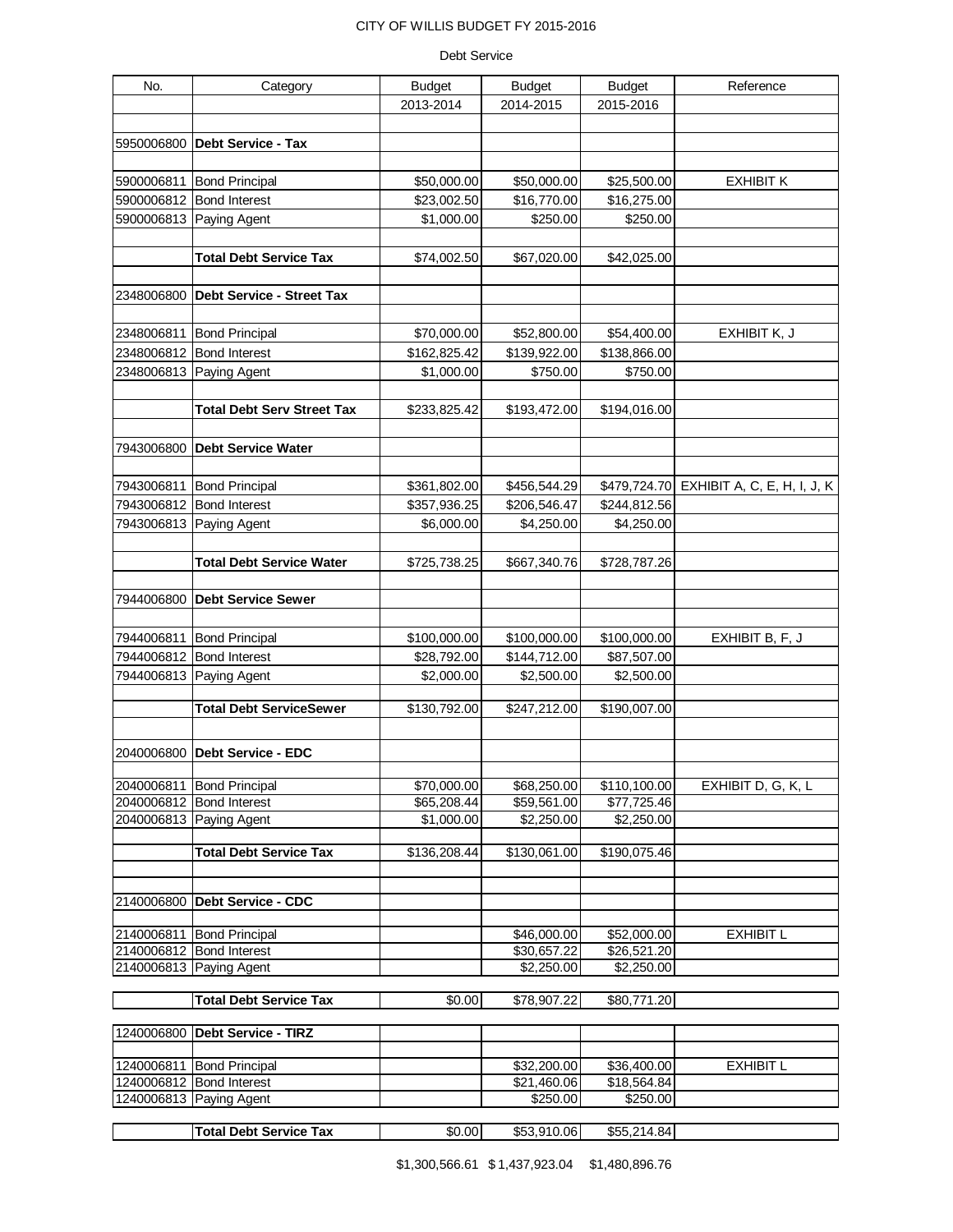# 2015-2016 BUDGET REVENUES

| <b>DESCRIPTION</b>            |                       | 2013-2014<br>2014-2015 |    | 2014-2015      | 2014-2015        |                           | 2015-2016      |                           |                |
|-------------------------------|-----------------------|------------------------|----|----------------|------------------|---------------------------|----------------|---------------------------|----------------|
|                               |                       | Actual                 |    | <b>Budget</b>  | 8-month          |                           | Proj Year-End  |                           | Approved       |
|                               |                       |                        |    |                |                  |                           |                |                           |                |
|                               |                       |                        |    |                |                  |                           |                |                           |                |
| <b>Current Taxes</b>          | \$                    | 953,638.40             |    | \$1,170,000.00 | \$1,185,294.29   |                           | \$1,206,945.00 |                           | \$1,275,000.00 |
| <b>Delinquent Taxes</b>       | \$                    | 21,719.90              | \$ | 15,000.00      | \$<br>14,698.84  | \$                        | 23,838.00      | \$                        | 20,000.00      |
| <b>Penalty/Interest Taxes</b> | \$                    | 16, 157. 42            | \$ | 15,000.00      | \$<br>10,577.93  | \$                        | 17,861.00      | \$                        | 20,000.00      |
| <b>Excess VIT Funds Taxes</b> | \$                    | 74.90                  | \$ | 100.00         | \$               | \$                        | 100.00         | $\boldsymbol{\mathsf{S}}$ | 100.00         |
| 1% Sales Tax Rebate           |                       | \$1,274,681.18         |    | \$1,350,000.00 | \$<br>912,046.27 |                           | \$1,312,046.00 |                           | \$1,390,000.00 |
| Franchise Tax                 | \$                    | 307,075.82             | \$ | 325,000.00     | \$<br>140,791.66 | \$                        | 315,000.00     | \$                        | 350,000.00     |
| <b>Court-Time Payments</b>    | \$                    | 2,944.85               | \$ | 3,000.00       | \$<br>2,317.01   | $\boldsymbol{\mathsf{S}}$ | 3,481.00       | $\boldsymbol{\mathsf{S}}$ | 3,800.00       |
| <b>Corporation Court</b>      | \$                    | 109,471.62             | \$ | 120,000.00     | \$<br>80,188.37  | \$                        | 120,282.00     | \$                        | 122,000.00     |
| <b>Court Cost Retainage</b>   | \$                    | 7,782.60               | \$ | 8,000.00       | \$<br>6,560.66   | \$                        | 8,800.00       | \$                        | 10,000.00      |
| <b>Warrant Fee</b>            | \$                    | 20,884.18              | \$ | 25,000.00      | \$<br>16,608.45  | \$                        | 25,000.00      | \$                        | 28,000.00      |
| <b>City Court Cost</b>        | \$                    | 10,061.54              | \$ | 10,000.00      | \$<br>6,582.24   | \$                        | 9,873.00       | \$                        | 12,000.00      |
| Deferred Adjudication         | \$                    | 23,093.67              | \$ | 25,000.00      | \$<br>11,015.50  | \$                        | 20,000.00      | \$                        | 25,000.00      |
| License and Fees-ABC          | \$                    | 17,142.94              | \$ | 15,000.00      | \$<br>10,288.52  | \$                        | 15,432.00      | \$                        | 18,000.00      |
| <b>Building Permits</b>       | \$                    | 52,385.50              | \$ | 60,000.00      | \$<br>33,667.50  | \$                        | 52,000.00      | \$                        | 60,000.00      |
| <b>Electrical Permits</b>     | \$                    | 4,610.00               | \$ | 5,000.00       | \$<br>4,905.00   | $\boldsymbol{\mathsf{S}}$ | 7,000.00       | \$                        | 8,000.00       |
| <b>Mechanical Permits</b>     | \$                    | 2,617.50               | \$ | 2,500.00       | \$<br>2,585.00   | \$                        | 3,900.00       | \$                        | 3,500.00       |
| <b>Plumbing Permits</b>       | \$                    | 2,880.00               | \$ | 2,500.00       | \$<br>3,105.00   | \$                        | 4,700.00       | \$                        | 5,000.00       |
| <b>Gas Permits</b>            | \$                    | 95.00                  | \$ | 100.00         | \$               | \$                        | 100.00         | \$                        | 100.00         |
| <b>Code Enforcement</b>       | \$                    | 5,575.00               | \$ | 7,500.00       | \$<br>5,215.00   | \$                        | 7,850.00       | \$                        | 8,000.00       |
| Garbage                       | \$                    | 271,185.51             | \$ | 270,000.00     | \$<br>184,573.59 | \$                        | 276,860.00     | \$                        | 285,000.00     |
| Garbage Sales Tax Retaina     | $\boldsymbol{\theta}$ | 97.99                  | \$ | 100.00         | \$<br>74.75      | \$                        | 100.00         | \$                        | 100.00         |
| Interest Income               | \$                    | 270.75                 | \$ | 150.00         | \$<br>101.95     | \$                        | 150.00         | $\boldsymbol{\mathsf{S}}$ | 150.00         |
| Miscellaneous Income          | \$                    | 20,224.58              | \$ | 7,500.00       | \$<br>31,355.07  | \$                        | 35,000.00      | \$                        | 10,500.00      |
| WEDC/WCDC                     | \$                    | 70,680.00              | \$ | 90,000.00      | \$<br>59,500.00  | \$                        | 102,000.00     | \$                        | 116,451.00     |
| Grants-Police Dept.           | \$                    | 6,690.26               |    |                | \$<br>3,201.66   | $\boldsymbol{\mathsf{S}}$ | 4,802.00       | $\boldsymbol{\mathsf{S}}$ |                |
| Omni                          | \$                    | 625.94                 | \$ | 1,000.00       | \$<br>432.39     | \$                        | 650.00         | \$                        | 1,000.00       |
|                               |                       |                        |    |                |                  |                           |                |                           |                |
| <b>GENERAL FUND TOTALS</b>    |                       | \$3,202,667.05         |    | \$3,527,450.00 | \$2,725,686.65   |                           | \$3,573,770.00 |                           | \$3,771,701.00 |
|                               |                       |                        |    |                |                  |                           |                |                           |                |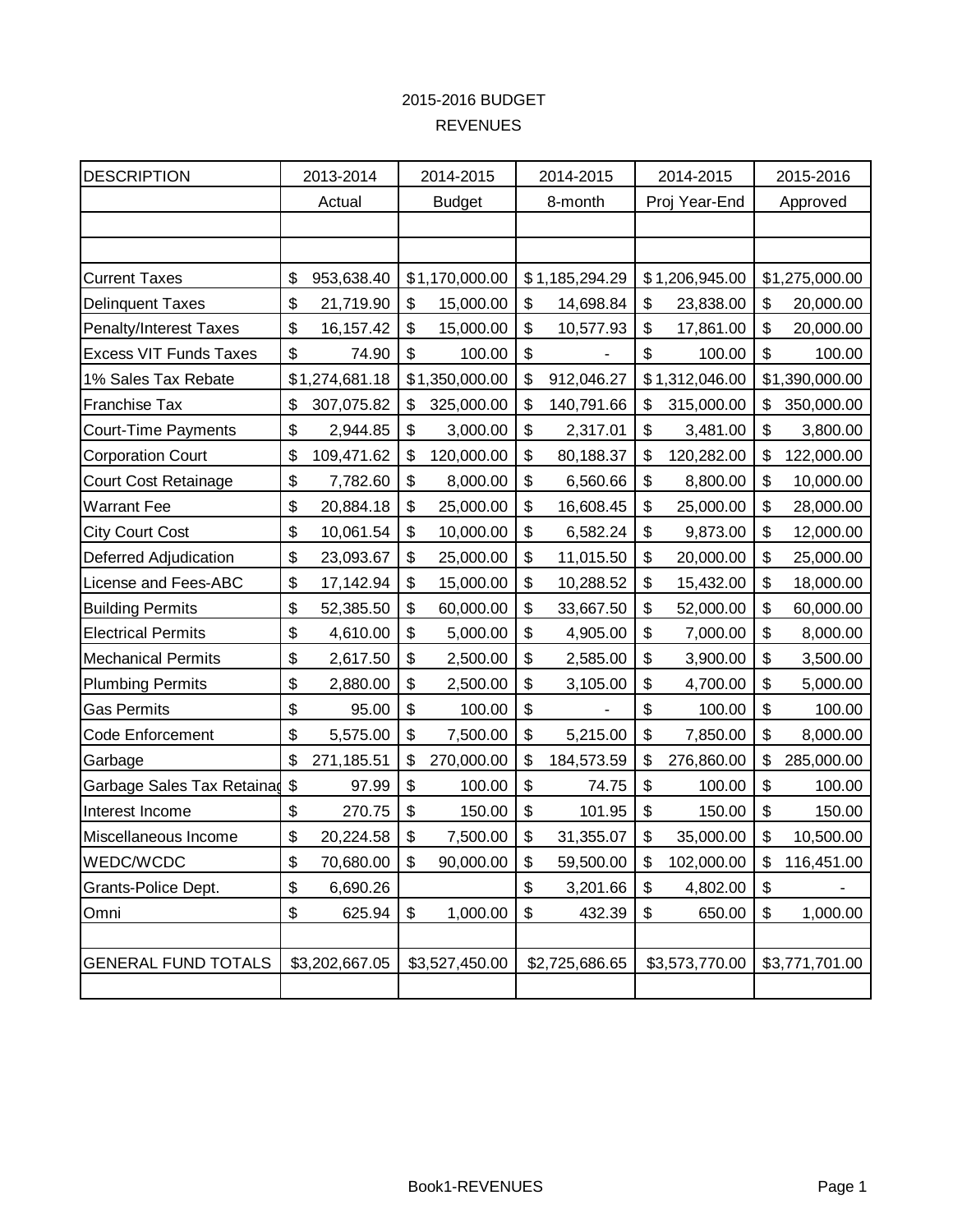| 2015-2016 BUDGET          |                                           |                          |                           |                 |                           |                              |               |                |          |                          |  |
|---------------------------|-------------------------------------------|--------------------------|---------------------------|-----------------|---------------------------|------------------------------|---------------|----------------|----------|--------------------------|--|
|                           |                                           |                          |                           | <b>REVENUES</b> |                           |                              |               |                |          |                          |  |
|                           |                                           |                          |                           |                 |                           |                              |               |                |          |                          |  |
| <b>DESCRIPTION</b>        |                                           | 2013-2014                |                           | 2014-2015       |                           | 2014-2015                    |               | 2014-2015      |          | 2015-2016                |  |
|                           |                                           | Actual                   |                           | <b>Budget</b>   | 8-month                   |                              | Proj Year-End |                | Approved |                          |  |
|                           |                                           |                          |                           |                 |                           |                              |               |                |          |                          |  |
| UTILITY FUND              |                                           |                          |                           |                 |                           |                              |               |                |          |                          |  |
| Water Usage Charges       | \$                                        | 701,017                  | \$                        | 900,000.00      | $\boldsymbol{\mathsf{S}}$ | 540,204                      | \$            | 890,000.00     | \$       | 900,000.00               |  |
| <b>Water Tap Fees</b>     | \$                                        | 8,703                    | \$                        | 10,000.00       | \$                        | 10,130                       | \$            | 10,300.00      | \$       | 10,800.00                |  |
| Service Charges           | \$                                        | 22,059                   | \$                        | 25,000.00       | \$                        | 14,006                       | \$            | 21,400.00      | \$       | 25,000.00                |  |
| <b>Penalties</b>          | \$                                        | 65,064                   | \$                        | 65,000.00       | \$                        | 45,176                       | \$            | 68,000.00      | \$       | 70,000.00                |  |
| Sewer Usage Charges       | \$                                        | 702,649                  | \$                        | 900,000.00      | \$                        | 637,029                      | \$            | 958,500.00     | \$       | 870,000.00               |  |
| Sewer Tap Fees            | \$                                        | 2,165                    | $\boldsymbol{\mathsf{S}}$ | 5,000.00        | \$                        | 1,360                        | \$            | 2,500.00       | \$       | 3,500.00                 |  |
| Lonestar Groundwater Fe   | $\boldsymbol{\mathsf{S}}$                 | 20,465                   | \$                        | 25,000.00       | \$                        | 12,964                       | \$            | 20,000.00      | \$       | 25,000.00                |  |
| <b>SJRA</b>               | \$                                        | 421,335                  | \$                        | 470,000.00      | \$                        | 266,360                      | \$            | 420,000.00     | \$       | 470,000.00               |  |
| Interest Income           | \$                                        | 244                      | \$                        | 200.00          | \$                        | 136                          | \$            | 200.00         | \$       | 200.00                   |  |
| Miscellaneous Income      | \$                                        | 25,309                   | \$                        |                 | \$                        | 584                          | \$            | 800.00         | \$       |                          |  |
| <b>FEMA Reimbursement</b> | \$                                        | $\overline{\phantom{0}}$ | \$                        |                 | $\boldsymbol{\mathsf{S}}$ | $\qquad \qquad \blacksquare$ |               |                | \$       | $\overline{\phantom{a}}$ |  |
|                           |                                           |                          |                           |                 |                           |                              |               |                |          |                          |  |
| UTILITY FUND TOTAL        | $\, \, \raisebox{12pt}{$\scriptstyle \$}$ | 1,969,010                |                           | \$2,400,200.00  | \$                        | 1,527,951                    |               | \$2,391,700.00 |          | \$2,374,500.00           |  |
|                           |                                           |                          |                           |                 |                           |                              |               |                |          |                          |  |
|                           |                                           |                          |                           |                 |                           |                              |               |                |          |                          |  |
|                           |                                           |                          |                           |                 |                           |                              |               |                |          |                          |  |
|                           |                                           |                          |                           |                 |                           |                              |               |                |          |                          |  |
|                           |                                           |                          |                           |                 |                           |                              |               |                |          |                          |  |
|                           |                                           |                          |                           |                 |                           |                              |               |                |          |                          |  |
|                           |                                           |                          |                           |                 |                           |                              |               |                |          |                          |  |
|                           |                                           |                          |                           |                 |                           |                              |               |                |          |                          |  |
|                           |                                           |                          |                           |                 |                           |                              |               |                |          |                          |  |
|                           |                                           |                          |                           |                 |                           |                              |               |                |          |                          |  |
|                           |                                           |                          |                           |                 |                           |                              |               |                |          |                          |  |
|                           |                                           |                          |                           |                 |                           |                              |               |                |          |                          |  |
|                           |                                           |                          |                           |                 |                           |                              |               |                |          |                          |  |
|                           |                                           |                          |                           |                 |                           |                              |               |                |          |                          |  |
|                           |                                           |                          |                           |                 |                           |                              |               |                |          |                          |  |
|                           |                                           |                          |                           |                 |                           |                              |               |                |          |                          |  |
|                           |                                           |                          |                           |                 |                           |                              |               |                |          |                          |  |
|                           |                                           |                          |                           |                 |                           |                              |               |                |          |                          |  |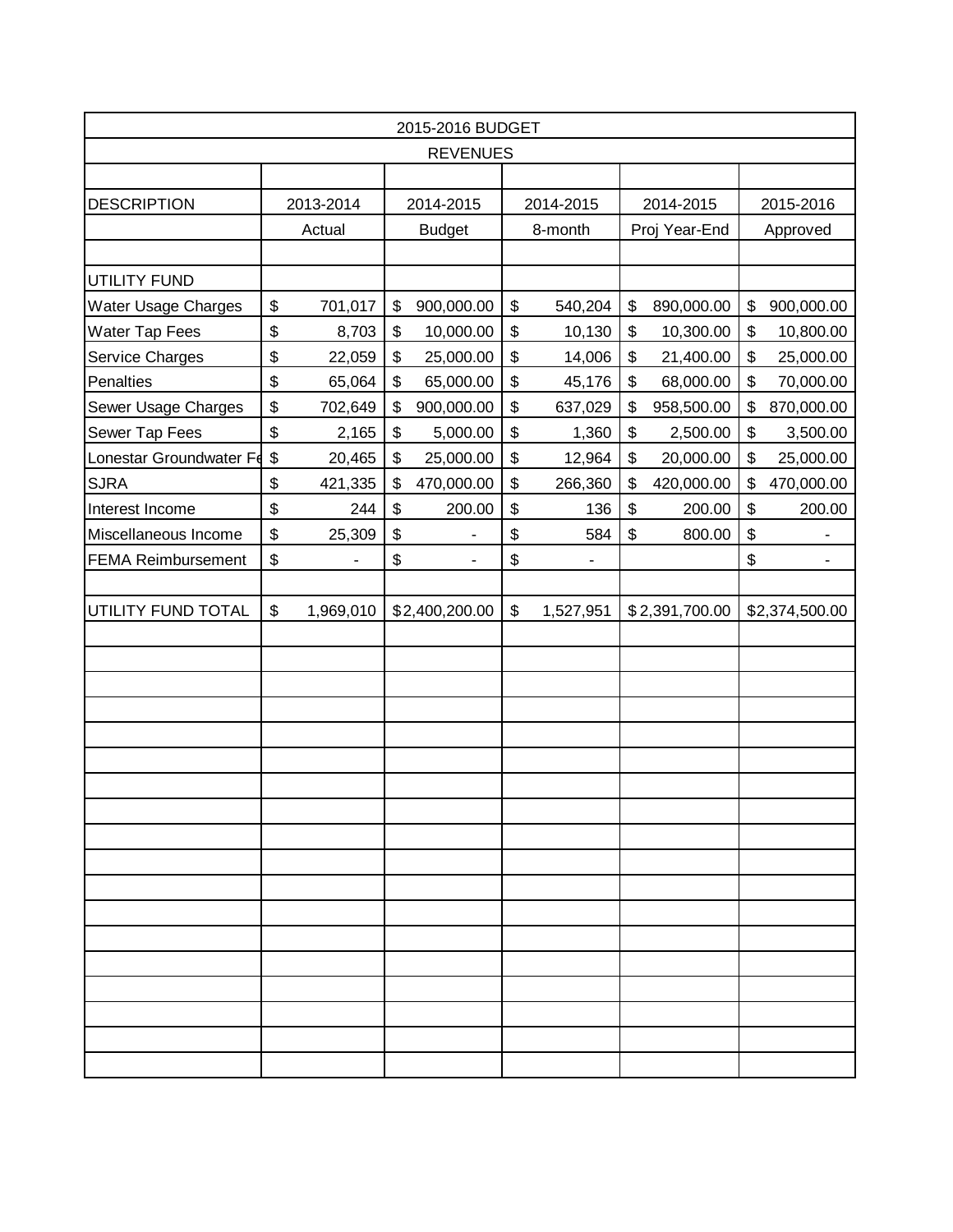| 2015-2016 BUDGET                |    |                          |                           |                           |                          |              |               |              |                           |                |  |  |
|---------------------------------|----|--------------------------|---------------------------|---------------------------|--------------------------|--------------|---------------|--------------|---------------------------|----------------|--|--|
|                                 |    |                          |                           | <b>RESTRICTED REVENUE</b> |                          |              |               |              |                           |                |  |  |
|                                 |    |                          |                           |                           |                          |              |               |              |                           |                |  |  |
| <b>DESCRIPTION</b>              |    | 2013-2014                |                           | 2014-2015                 | 2014-2015                |              | 2014-2015     |              | 2015-2016                 |                |  |  |
|                                 |    | Actual                   |                           | <b>Budget</b>             |                          | 8-month      | Proj Year-End |              |                           | Approved       |  |  |
|                                 |    |                          |                           |                           |                          |              |               |              |                           |                |  |  |
| <b>DEBT SERVICE</b>             |    |                          |                           |                           |                          |              |               |              |                           |                |  |  |
| <b>Current Tax</b>              | \$ | 80,330.89                | \$                        | 41,520.00                 | \$                       | 45,572.74    | \$            | 46,200.00    | \$                        | 41,775.00      |  |  |
| <b>Delinquent Tax</b>           | \$ | 2,356.12                 | $\boldsymbol{\mathsf{S}}$ | 1,500.00                  | \$                       | 1,258.86     | \$            | 1,600.00     | \$                        | 1,500.00       |  |  |
| Penalty/Interest Tax            | \$ | 1,650.19                 | \$                        | 1,500.00                  | $\mathfrak{S}$           | 944.30       | \$            | 1,250.00     | \$                        | 1,500.00       |  |  |
| Interest Income                 | \$ | 63.42                    | \$                        | 100.00                    | \$                       | 36.62        | \$            | 50.00        | \$                        | 100.00         |  |  |
|                                 |    |                          |                           |                           |                          |              |               |              |                           |                |  |  |
| <b>DEBT SERVICE TOTAL</b>       | \$ | 84,400.62                | \$                        | 44,620.00                 | \$                       | 47,812.52    | \$            | 49,100.00    | $\mathfrak{S}$            | 44,875.00      |  |  |
|                                 |    |                          |                           |                           |                          |              |               |              |                           |                |  |  |
|                                 |    |                          |                           |                           |                          |              |               |              |                           |                |  |  |
| Hotel/Motel Tax                 | \$ | 25,913.95                | \$                        | 20,000.00                 | \$                       | 20,246.57    | \$            | 30,100.00    | \$                        | 30,000.00      |  |  |
|                                 |    |                          |                           |                           |                          |              |               |              |                           |                |  |  |
| <b>Street Sales Tax</b>         |    | \$311,569.18             |                           | \$ 310,000.00             |                          | \$225,236.31 |               | \$337,854.47 | \$                        | 337,500.00     |  |  |
|                                 |    |                          |                           |                           |                          |              |               |              |                           |                |  |  |
| Municipal Court Technology      | \$ | $\overline{\phantom{0}}$ | \$                        | 1,000.00                  | $\mathfrak{S}$           | 623.02       | \$            | 1,000.00     | \$                        | 1,000.00       |  |  |
|                                 |    |                          |                           |                           |                          |              |               |              |                           |                |  |  |
| <b>Municipal Court Security</b> | \$ | 2,837.00                 | \$                        | 1,500.00                  | \$                       | 968.57       | \$            | 1,500.00     | $\boldsymbol{\mathsf{S}}$ | 1,500.00       |  |  |
|                                 |    |                          |                           |                           |                          |              |               |              |                           |                |  |  |
| Chapter 18                      | \$ | 3.00                     | \$                        | $\blacksquare$            | $\mathfrak{S}$           | 0.21         | \$            | 1.00         | $\boldsymbol{\mathsf{S}}$ | $\blacksquare$ |  |  |
|                                 |    |                          |                           |                           |                          |              |               |              |                           |                |  |  |
| Chapter 59                      | \$ | 17,141.00                | \$                        | $\overline{\phantom{0}}$  | \$                       | 39,884.86    | \$            | 40,000.00    | $\boldsymbol{\mathsf{S}}$ |                |  |  |
|                                 |    |                          |                           |                           |                          |              |               |              |                           |                |  |  |
| <b>TIRZ</b>                     | \$ | 6,279.00                 | $\overline{\mathbf{3}}$   | 47,877.00                 | $\overline{\mathcal{S}}$ | 40,622.00    | \$            | 40,622.00    | $\overline{\mathbf{e}}$   | 47,877.00      |  |  |
|                                 |    |                          |                           |                           |                          |              |               |              |                           |                |  |  |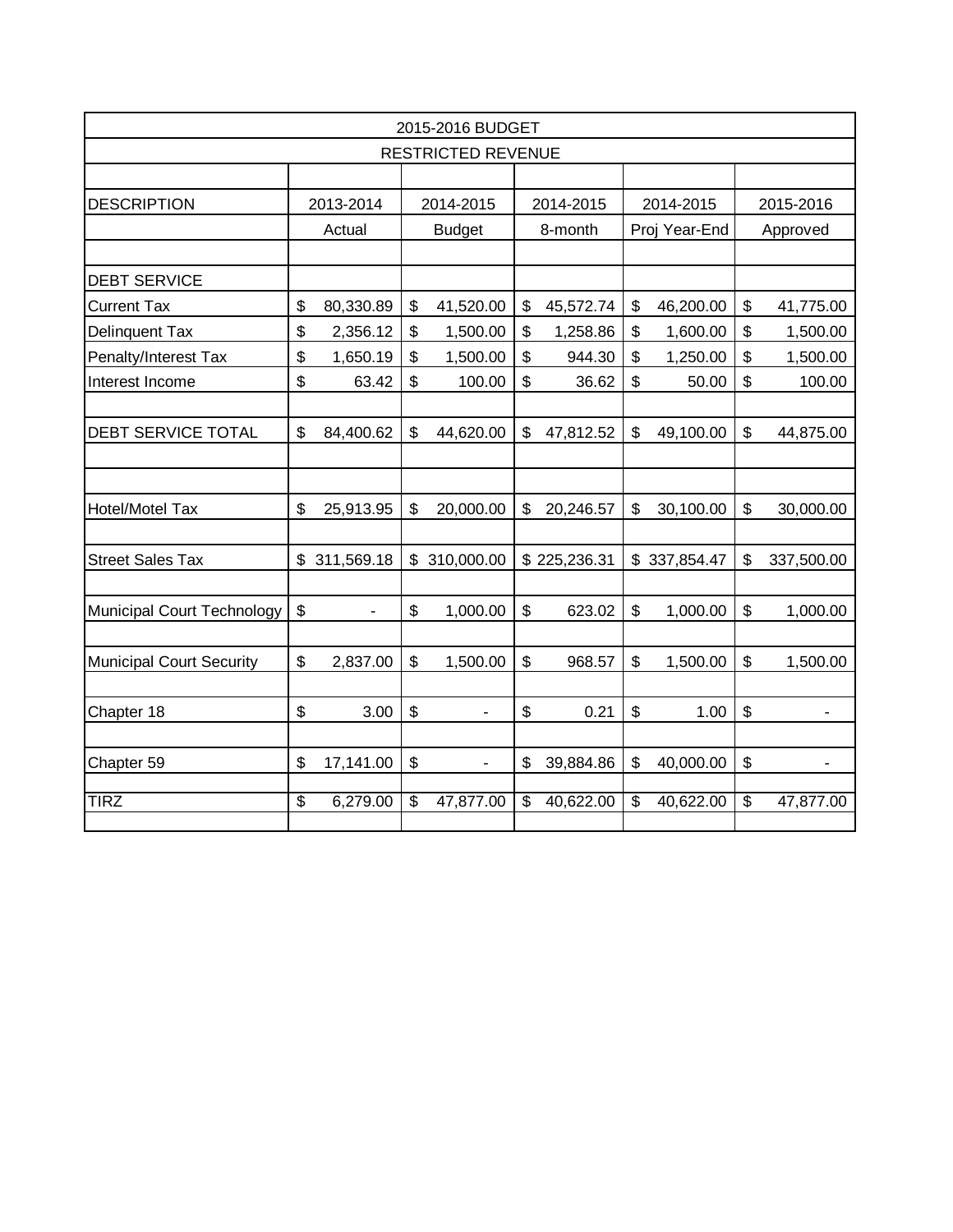| 2015-2016 BUDGET        |              |                           |              |               |                 |  |  |  |  |  |  |  |
|-------------------------|--------------|---------------------------|--------------|---------------|-----------------|--|--|--|--|--|--|--|
|                         |              | <b>RESTRICTED REVENUE</b> |              |               |                 |  |  |  |  |  |  |  |
|                         |              |                           |              |               |                 |  |  |  |  |  |  |  |
| <b>DESCRIPTION</b>      | 2013-2014    | 2014-2015                 | 2014-2015    | 2014-2015     | 2015-2016       |  |  |  |  |  |  |  |
|                         | Actual       | <b>Budget</b>             | 8-month      | Proj Year-End | Approved        |  |  |  |  |  |  |  |
|                         |              |                           |              |               |                 |  |  |  |  |  |  |  |
| <b>WCDC</b>             |              |                           |              |               |                 |  |  |  |  |  |  |  |
| Sales Tax               | \$467,072.50 | \$430,000.00              | \$337,625.72 | \$506,438.58  | \$475,000.00    |  |  |  |  |  |  |  |
| Interest Income         | \$2,144.89   | \$100.00                  | \$1,912.81   | \$2,200.00    | \$1,000.00      |  |  |  |  |  |  |  |
|                         |              |                           |              |               |                 |  |  |  |  |  |  |  |
| <b>WCDC TOTAL</b>       | \$469,217.39 | \$430,100.00              | \$339,538.53 | \$508,638.58  | \$476,000.00    |  |  |  |  |  |  |  |
|                         |              |                           |              |               |                 |  |  |  |  |  |  |  |
|                         |              |                           |              |               |                 |  |  |  |  |  |  |  |
|                         |              |                           |              |               |                 |  |  |  |  |  |  |  |
|                         |              |                           |              |               |                 |  |  |  |  |  |  |  |
| <b>WEDC</b>             |              |                           |              |               |                 |  |  |  |  |  |  |  |
| <b>Sales Tax</b>        | \$467,072.50 | \$430,000.00              | \$337,625.72 | \$506,438.00  | \$475,000.00    |  |  |  |  |  |  |  |
| <b>Recycling Center</b> | \$1,262.42   | $\mathcal{S}$ -           | \$98.50      | \$150.00      | $\mathcal{S}$ - |  |  |  |  |  |  |  |
| Interest Income         | \$1,618.28   | \$100.00                  | \$1,600.35   | \$1,800.00    | \$1,000.00      |  |  |  |  |  |  |  |
|                         |              |                           |              |               |                 |  |  |  |  |  |  |  |
| <b>WEDC TOTAL</b>       | \$469,953.20 | \$430,100.00              | \$339,324.57 | \$508,388.00  | \$476,000.00    |  |  |  |  |  |  |  |
|                         |              |                           |              |               |                 |  |  |  |  |  |  |  |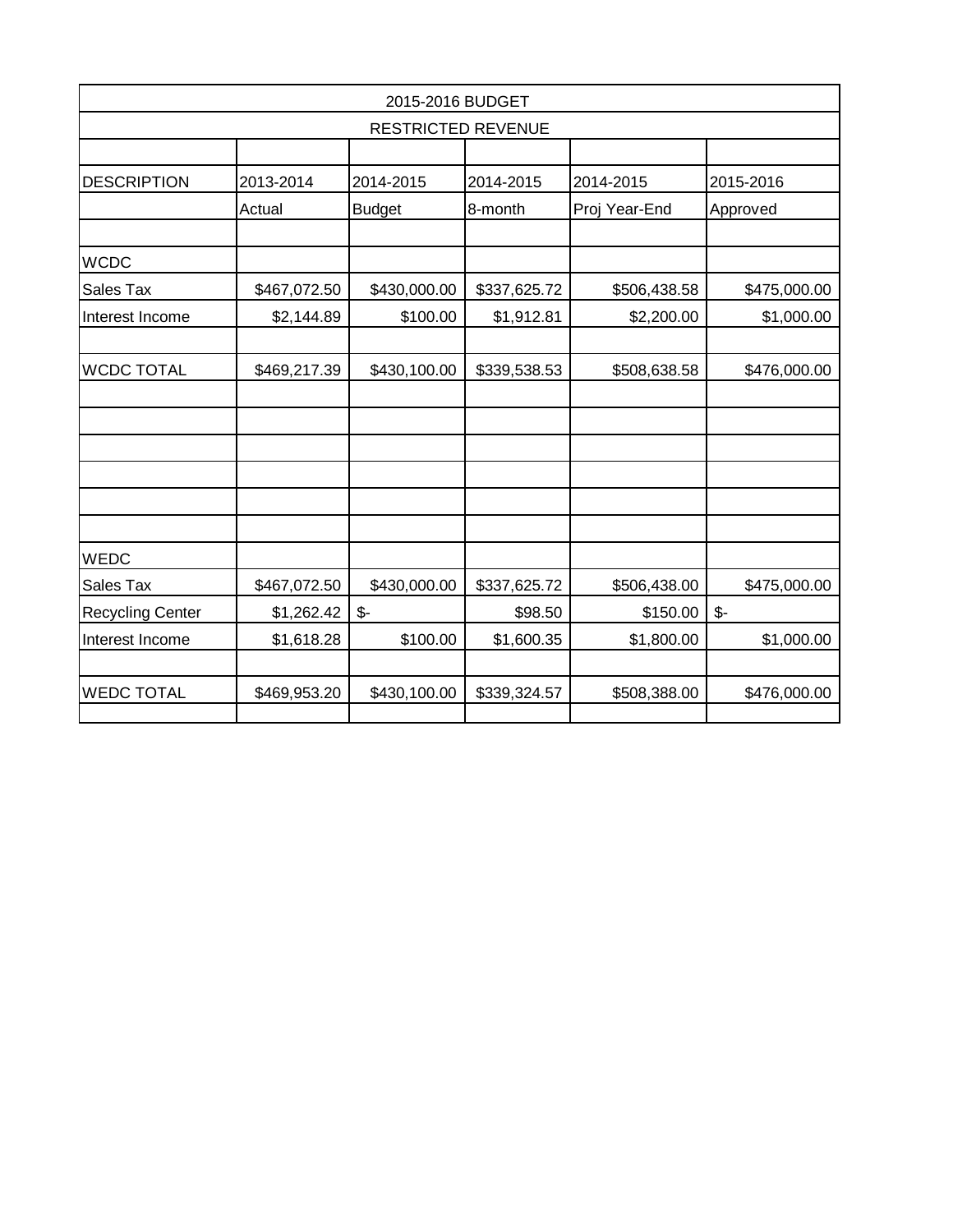# Operation and Maintenance Administration-Mayor, City Council,City Manager, City Secretary

| No.        | Category                         |                           | Actual  |                            | Approved    | 8 mo                       |         | Projected                 |           | Proposed                  |           |
|------------|----------------------------------|---------------------------|---------|----------------------------|-------------|----------------------------|---------|---------------------------|-----------|---------------------------|-----------|
|            |                                  |                           | 2013-14 |                            | 2014-15     |                            | 2014-15 | 2014-15                   |           |                           | 2015-16   |
|            |                                  |                           |         |                            |             |                            |         |                           |           |                           |           |
| 1940106100 | <b>Personnel</b>                 | $\boldsymbol{\mathsf{S}}$ | 411,126 | $\boldsymbol{\mathcal{L}}$ | 453,338     | $\boldsymbol{\mathcal{L}}$ | 309,209 | \$                        | 453,255   | $\frac{1}{2}$             | 454,599   |
|            |                                  |                           |         |                            |             |                            |         |                           |           |                           |           |
| 1940106200 | <b>Supplies</b>                  | $\boldsymbol{\theta}$     | 19,743  | $\boldsymbol{\mathsf{S}}$  | 16,000      | $\boldsymbol{\mathcal{S}}$ | 11,412  | \$                        | 17,069    | $\frac{1}{2}$             | 18,000    |
|            |                                  |                           |         |                            |             |                            |         |                           |           |                           |           |
| 1940106300 | <b>Maintenance</b>               | $\boldsymbol{\mathsf{S}}$ | 80,671  | $\boldsymbol{\mathsf{S}}$  | 53,000      | $\boldsymbol{\mathsf{S}}$  | 25,337  | $\boldsymbol{\mathsf{S}}$ | 46,900    | $\boldsymbol{\mathsf{S}}$ | 54,500    |
|            |                                  |                           |         |                            |             |                            |         |                           |           |                           |           |
| 1940106400 | <b>Miscellaneous/Sundry</b>      | \$                        | 72,559  | $\boldsymbol{\mathsf{S}}$  | 86,600      | $\boldsymbol{\mathsf{S}}$  | 38,518  | \$                        | 61,500    | $\boldsymbol{\mathsf{S}}$ | 86,600    |
|            |                                  |                           |         |                            |             |                            |         |                           |           |                           |           |
| 1940106500 | <b>Contract Services</b>         | \$                        | 365,616 | \$                         | 321,450     | \$                         | 301,463 | $\boldsymbol{\mathsf{S}}$ | 334,911   | $\boldsymbol{\mathsf{S}}$ | 356,700   |
|            |                                  |                           |         |                            |             |                            |         |                           |           |                           |           |
| 1940106600 | <b>Utilities</b>                 | $\boldsymbol{\mathsf{S}}$ | 10,450  | $\boldsymbol{\mathsf{S}}$  | 10,850      | $\boldsymbol{\mathsf{S}}$  | 6,602   | $\boldsymbol{\mathsf{S}}$ | 10,500    | $\boldsymbol{\mathsf{S}}$ | 10,850    |
|            |                                  |                           |         |                            |             |                            |         |                           |           |                           |           |
| 1940106700 | <b>Capital Outlay</b>            | \$                        | 328,778 | $\boldsymbol{\theta}$      | 196,925     | \$                         | 67,783  | \$                        | 82,805    | \$                        | 114,200   |
|            |                                  |                           |         |                            |             |                            |         |                           |           |                           |           |
|            | TOTAL ADMINISTRATION \$1,288,943 |                           |         |                            | \$1,138,163 | \$                         | 760,324 | \$                        | 1,006,941 | \$                        | 1,095,449 |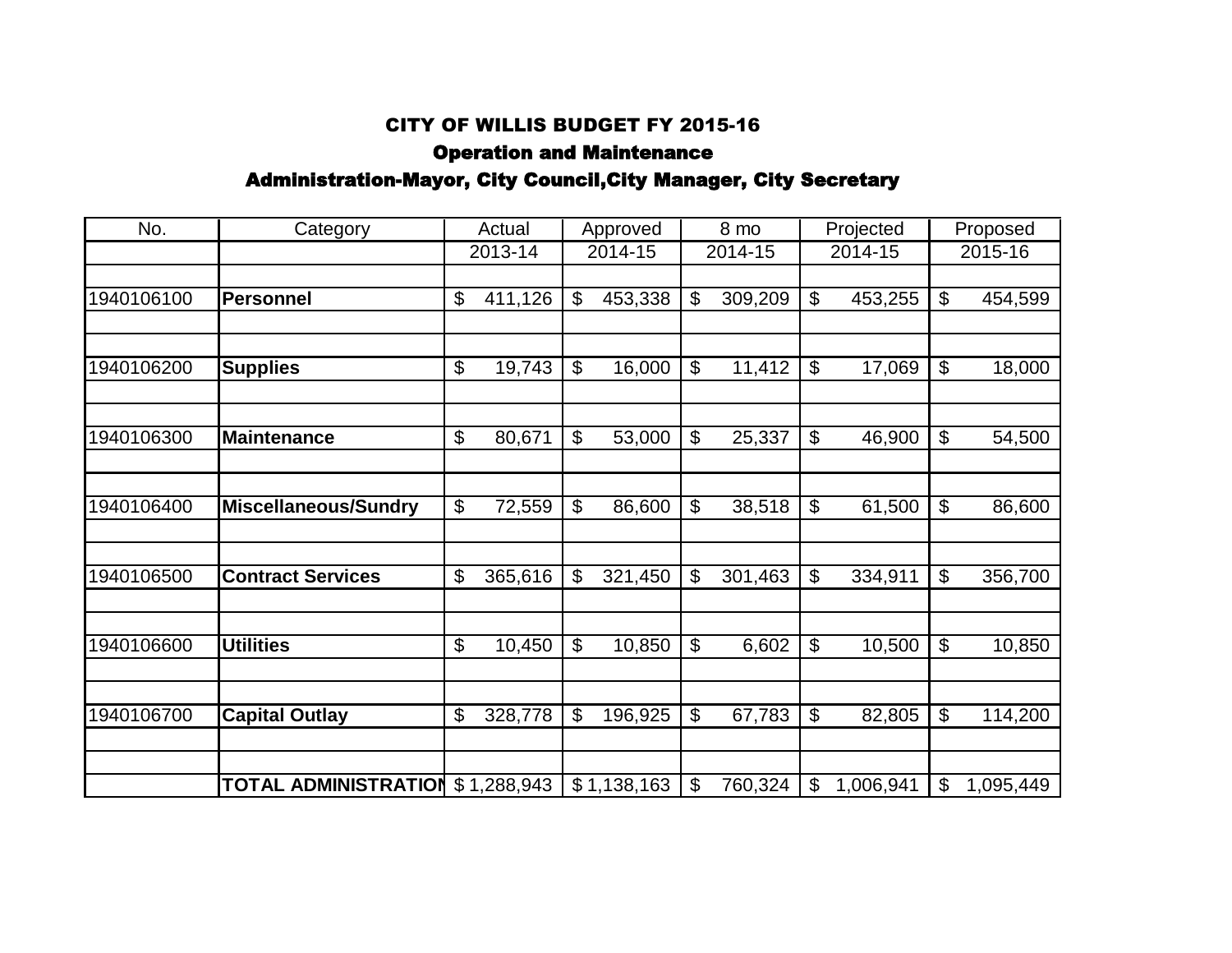# **City of Willis Budget FY 2015-16 Community Development Accounts Summary**

| No.        | Category                    | Approved      | Approved      | Approved      | 66% YTD       | Proj Year End | Approved      |
|------------|-----------------------------|---------------|---------------|---------------|---------------|---------------|---------------|
|            |                             | 2012-13       | 2013-14       | 2014-15       | 2014-15       | 2014-15       | 2015-16       |
|            |                             |               |               |               |               |               |               |
| 1941106100 | Personnel                   | \$132,873     | \$197,095     | $$197,853$ \$ | 113,297       | \$179,381     | \$194,480     |
|            |                             |               |               |               |               |               |               |
| 1941106200 | <b>Supplies</b>             | 7,777         | 13,977        | 11,700        | 4,129         | 7,700         | 11,400        |
|            |                             |               |               |               |               |               |               |
| 1941106300 | <b>Maintenance</b>          | 8,950         | 9,450         | 10,300        | 9,426         | 11,789        | 12,800        |
|            |                             |               |               |               |               |               |               |
| 1941106500 | <b>Miscellaneous/Sundry</b> | 7,320         | 7,820         | 9,220         | 2,932         | 6,391         | 9,670         |
|            |                             |               |               |               |               |               |               |
| 1941106500 | <b>Contract Services</b>    | 32,000        | 32,000        | 45,500        | 14,403        | 38,500        | 49,500        |
|            |                             |               |               |               |               |               |               |
| 1941106600 | <b>Utilities</b>            | 1,020         | 1,200         | 1,200         | 680           | 1,200         | 1,200         |
|            |                             |               |               |               |               |               |               |
| 1941106700 | <b>Capital Outlay</b>       | 0             | 0             | 21,209        | 21,209        | 21,209        | 0             |
|            |                             |               |               |               |               |               |               |
|            |                             |               |               |               |               |               |               |
|            | <b>TOTAL COMMUNITY DEV</b>  | \$<br>189,940 | \$<br>261,542 | 296,982<br>\$ | \$<br>166,076 | \$<br>266,170 | 279,050<br>\$ |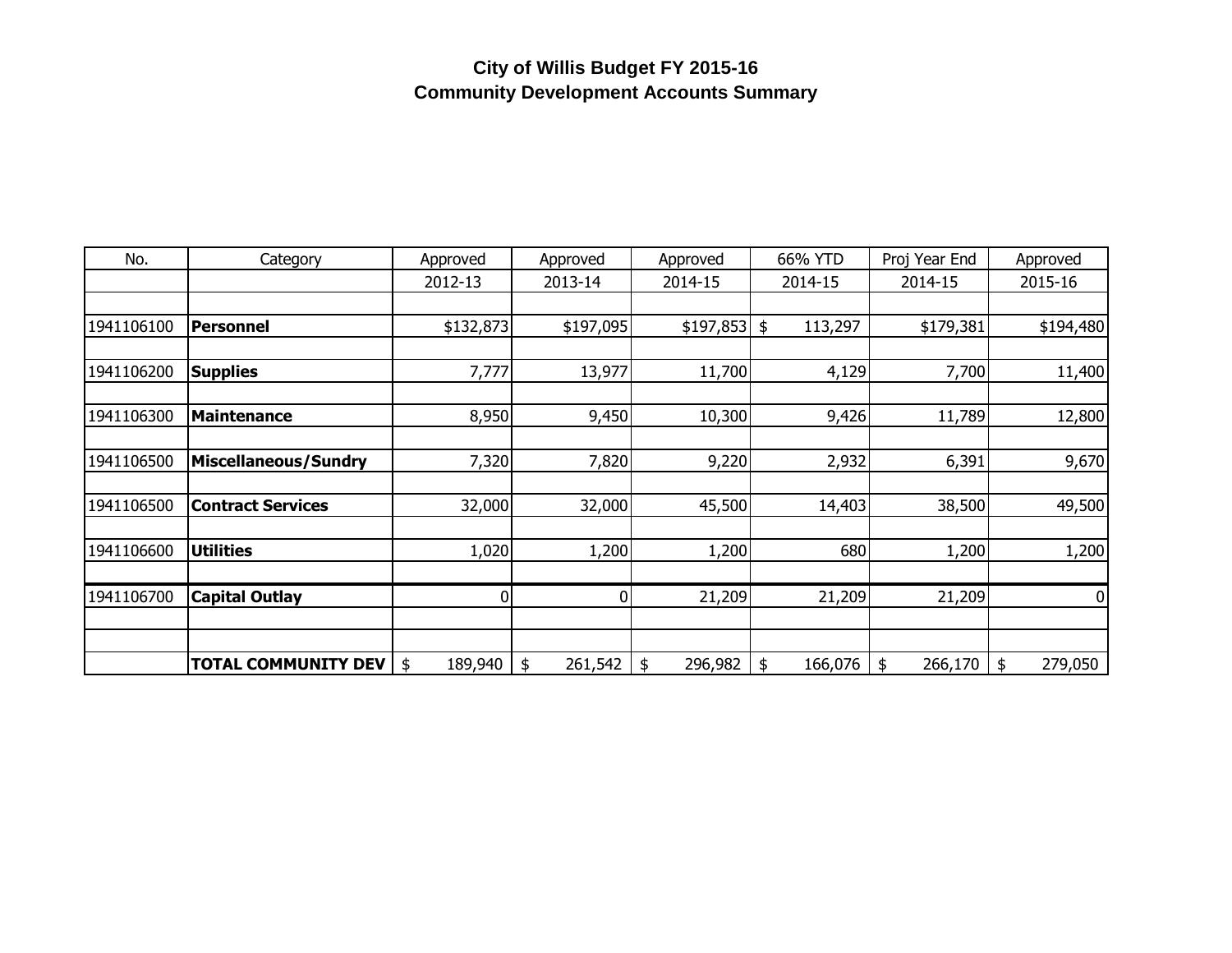#### **City of Willis Budget - FY 2015 - 2016 Police Department Summary Page**

|     | Total O & M              | \$                    | \$                           | 1,460,857 | \$                           | 1,395,446 | \$                        | 1,528,846 |
|-----|--------------------------|-----------------------|------------------------------|-----------|------------------------------|-----------|---------------------------|-----------|
|     | <b>Utilities</b>         | \$                    | \$                           | 15,000    | \$                           | 13,268    | \$                        | 15,000    |
|     | <b>Contract Services</b> | \$                    | \$                           | 8,783     | \$                           | 8,823     | $\boldsymbol{\mathsf{S}}$ | 8,850     |
|     | Misc & Sundry            | \$                    | \$                           | 78,356    | \$                           | 69,421    | \$                        | 82,353    |
|     | Maintenance              | \$                    | \$                           | 95,000    | \$                           | 76,640    | $\sqrt{3}$                | 96,246    |
|     | <b>Supplies</b>          | \$                    | \$                           | 103,024   | \$                           | 81,681    | \$                        | 104,332   |
|     | Personnel                | \$                    | \$                           | 1,160,694 | \$                           | 1,145,613 | \$                        | 1,222,065 |
| No. | Category                 | Actual<br>$2013 - 14$ | <b>Budget</b><br>$2013 - 14$ |           | Proj Year-End<br>$2013 - 14$ |           | Approved<br>$2015 - 16$   |           |

| ∽<br>∪utlav<br>ا≺apıta | æ<br>۰D | - 11 | ,000<br>44C | 灬<br>۰D | ,300<br>16 | -11 | ,000<br>.<br>ıυ |
|------------------------|---------|------|-------------|---------|------------|-----|-----------------|
|                        |         |      |             |         |            |     |                 |

| <b>Total Budget</b> | œ<br>$\sim$<br>мD | $\uparrow$<br>-11 | ,570,857 | æ<br>- 11 | 4F<br>. $41^{\circ}$<br>πυ | - JD | .846<br>,635 |
|---------------------|-------------------|-------------------|----------|-----------|----------------------------|------|--------------|
|                     |                   |                   |          |           |                            |      |              |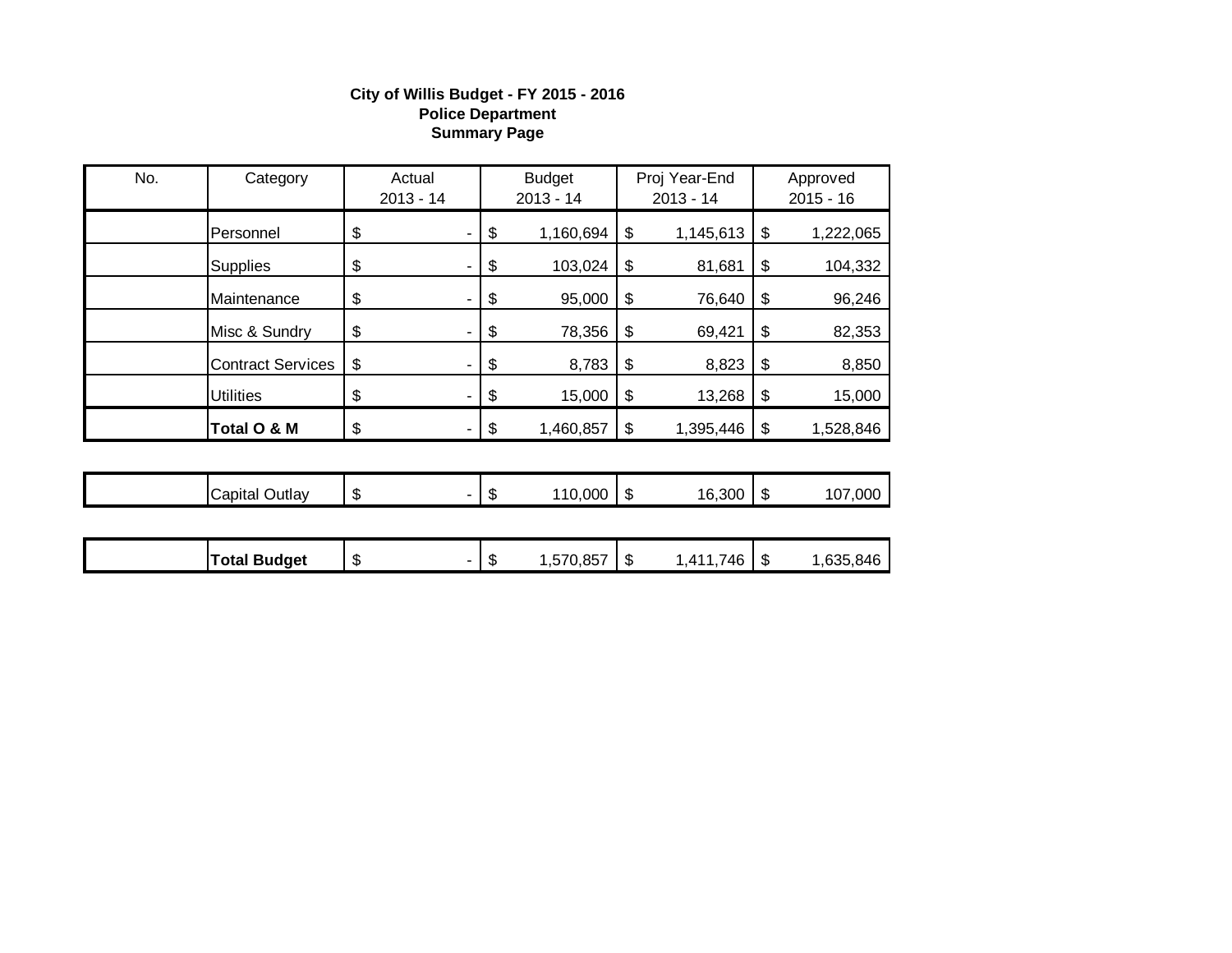#### Operation and Maintenance

#### Court

| No.        | Category                 | Actual      | <b>Budget</b> | 8 Mo Exp    | Proj Year-End | Approved     |
|------------|--------------------------|-------------|---------------|-------------|---------------|--------------|
|            |                          | 2013-2014   | 2014-2015     | 2014-2015   | 2014-2015     | 2015-2016    |
|            |                          |             |               |             |               |              |
| 1949106100 | <b>Personnel</b>         | \$62,898.15 | \$65,304.00   | \$41,881.32 | \$65,304.00   | \$69,884.00  |
|            |                          |             |               |             |               |              |
| 1949106200 | <b>Supplies</b>          | \$4,283.73  | \$3,700.00    | \$3,753.43  | \$4,269.88    | \$4,200.00   |
|            |                          |             |               |             |               |              |
| 1949106300 | <b>Maintenance</b>       | \$2,458.30  | \$2,600.00    | \$2,609.90  | \$5,522.53    | \$6,200.00   |
|            |                          |             |               |             |               |              |
| 1949106400 | Miscellaneous/Sundry     | \$2,441.89  | \$4,591.00    | \$1,590.60  | \$4,591.00    | \$4,886.00   |
|            |                          |             |               |             |               |              |
| 1949106500 | <b>Contract Services</b> | \$20,960.00 | \$21,100.00   | \$13,700.00 | \$21,100.00   | \$21,100.00  |
|            |                          |             |               |             |               |              |
| 1949106600 | <b>Utilities</b>         | \$0.00      | \$0.00        | \$0.00      | \$0.00        | \$0.00       |
|            |                          |             |               |             |               |              |
| 1949106700 | <b>Capital Outlay</b>    | \$1,344.97  | \$2,000.00    | \$0.00      | \$2,000.00    |              |
|            |                          |             |               |             |               |              |
|            | <b>TOTAL COURT</b>       | \$94,387.04 | \$99,295.00   | \$63,535.25 | \$102,787.41  | \$106,270.00 |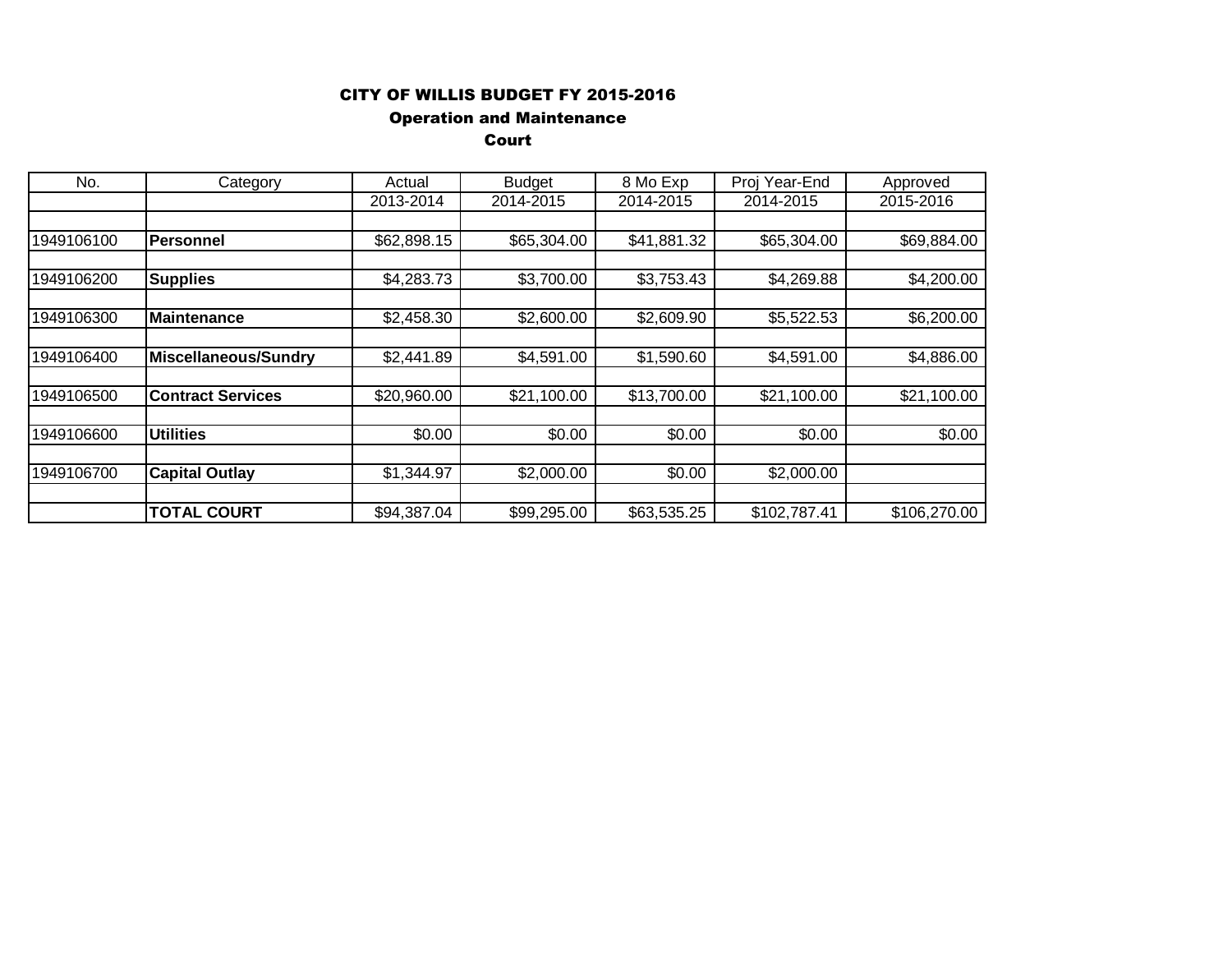General Fund Solid Waste

| No.        | Category                    | Actual        | Approved      | 8 mo          | Projected                            | Approved      |
|------------|-----------------------------|---------------|---------------|---------------|--------------------------------------|---------------|
|            |                             | 2013-14       | 2014-15       | 2014-15       | 2014-15                              | 2015-16       |
|            |                             |               |               |               |                                      |               |
| 1948106100 | <b>Personnel</b>            |               |               |               |                                      |               |
|            |                             |               |               |               |                                      |               |
| 1948106200 | <b>Supplies</b>             |               |               |               |                                      |               |
|            |                             |               |               |               |                                      |               |
| 1948106300 | <b>Maintenance</b>          |               |               |               |                                      |               |
|            |                             |               |               |               |                                      |               |
| 1948106400 | <b>Miscellaneous/Sundry</b> |               |               |               |                                      |               |
|            |                             |               |               |               |                                      |               |
|            |                             |               |               |               |                                      |               |
| 1948106500 | <b>Contract Services</b>    | 220,000       | 220,000       | 120,472       | 247,500                              | 259,000       |
|            |                             |               |               |               |                                      |               |
| 1948106600 | <b>Utilities</b>            |               |               |               |                                      |               |
|            |                             |               |               |               |                                      |               |
| 1948106700 | <b>Capital Outlay</b>       |               |               |               |                                      |               |
|            |                             |               |               |               |                                      |               |
|            | <b>TOTAL ADMINISTRATION</b> | \$<br>220,000 | \$<br>220,000 | \$<br>120,472 | $\boldsymbol{\mathsf{S}}$<br>247,500 | \$<br>259,000 |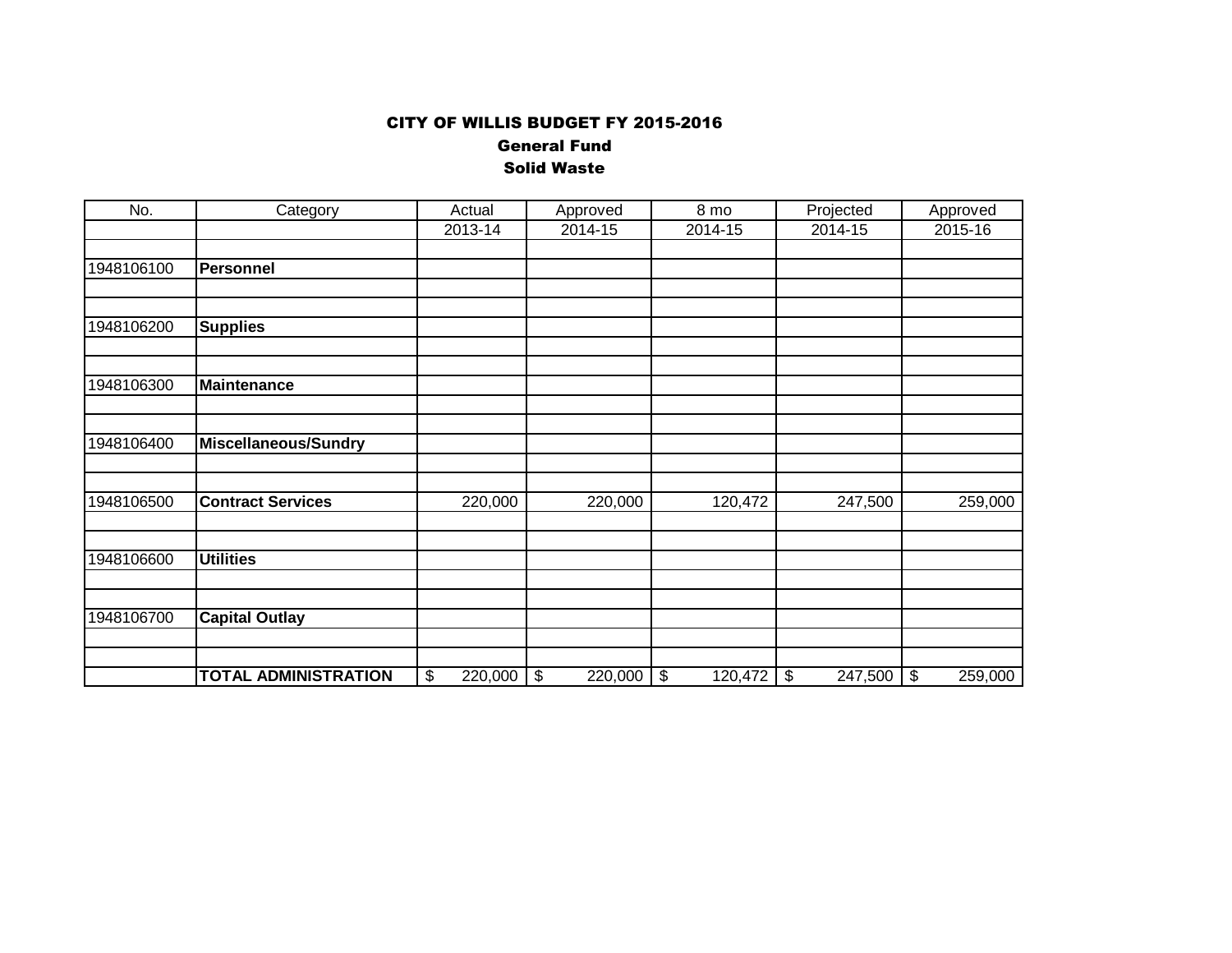Operation and Maintenance

Utility Billing

| Category                    | Actual                                                                                                             |                      | Approved                            |                                                        | 8 mo                                           |                      | Projected                                   |                                                                                                               | Approved                                       |                                                              |
|-----------------------------|--------------------------------------------------------------------------------------------------------------------|----------------------|-------------------------------------|--------------------------------------------------------|------------------------------------------------|----------------------|---------------------------------------------|---------------------------------------------------------------------------------------------------------------|------------------------------------------------|--------------------------------------------------------------|
|                             |                                                                                                                    |                      |                                     |                                                        |                                                |                      |                                             |                                                                                                               |                                                | 2015-16                                                      |
|                             |                                                                                                                    |                      |                                     |                                                        |                                                |                      |                                             |                                                                                                               |                                                |                                                              |
| <b>Personnel</b>            | \$                                                                                                                 | 82,719               | \$                                  | 83,407                                                 | $\boldsymbol{\mathcal{S}}$                     | 54,979               | \$                                          | 80,128                                                                                                        | \$                                             | 86,065                                                       |
|                             |                                                                                                                    |                      |                                     |                                                        |                                                |                      |                                             |                                                                                                               |                                                |                                                              |
|                             |                                                                                                                    |                      |                                     |                                                        |                                                |                      |                                             |                                                                                                               |                                                |                                                              |
|                             |                                                                                                                    |                      |                                     |                                                        |                                                |                      |                                             |                                                                                                               |                                                | 1,250                                                        |
|                             |                                                                                                                    |                      |                                     |                                                        |                                                |                      |                                             |                                                                                                               |                                                |                                                              |
|                             |                                                                                                                    | Ξ.                   |                                     |                                                        |                                                |                      |                                             |                                                                                                               |                                                | 1,250                                                        |
|                             |                                                                                                                    |                      |                                     |                                                        |                                                |                      |                                             |                                                                                                               |                                                |                                                              |
|                             |                                                                                                                    |                      |                                     |                                                        |                                                |                      |                                             |                                                                                                               |                                                |                                                              |
| <b>Miscellaneous/Sundry</b> | \$                                                                                                                 |                      | \$                                  |                                                        | $\boldsymbol{\theta}$                          |                      |                                             |                                                                                                               | $\boldsymbol{\mathsf{S}}$                      |                                                              |
|                             |                                                                                                                    |                      |                                     |                                                        |                                                |                      |                                             |                                                                                                               |                                                |                                                              |
|                             |                                                                                                                    |                      |                                     |                                                        |                                                |                      |                                             |                                                                                                               |                                                | 33,000                                                       |
|                             |                                                                                                                    |                      |                                     |                                                        |                                                |                      |                                             |                                                                                                               |                                                |                                                              |
|                             |                                                                                                                    |                      |                                     |                                                        |                                                |                      |                                             |                                                                                                               |                                                |                                                              |
| <b>Utilities</b>            | \$                                                                                                                 | -                    |                                     |                                                        | \$                                             |                      | $\boldsymbol{\theta}$                       |                                                                                                               |                                                |                                                              |
|                             |                                                                                                                    |                      |                                     |                                                        |                                                |                      |                                             |                                                                                                               |                                                |                                                              |
|                             |                                                                                                                    |                      |                                     |                                                        |                                                |                      |                                             |                                                                                                               |                                                |                                                              |
|                             |                                                                                                                    | -                    |                                     |                                                        |                                                |                      |                                             |                                                                                                               |                                                |                                                              |
|                             |                                                                                                                    |                      |                                     |                                                        |                                                |                      |                                             |                                                                                                               |                                                |                                                              |
|                             | $\mathcal{L}$                                                                                                      |                      | $\mathcal{L}$                       |                                                        | \$                                             |                      | $\mathfrak{L}$                              |                                                                                                               | $\mathfrak{L}$                                 | 121,565                                                      |
|                             | <b>Supplies</b><br>Maintenance<br><b>Contract Services</b><br><b>Capital Outlay</b><br><b>TOTAL ADMINISTRATION</b> | \$<br>\$<br>\$<br>\$ | 2013-14<br>658<br>32,422<br>115,798 | $\overline{\mathbf{e}}$<br>$\boldsymbol{\theta}$<br>\$ | 2014-15<br>1,250<br>1,250<br>33,000<br>118,907 | \$<br>\$<br>\$<br>\$ | 2014-15<br>523<br>1,250<br>21,192<br>77,943 | $\overline{\mathcal{G}}$<br>$\overline{\mathcal{G}}$<br>$\overline{\mathcal{G}}$<br>$\boldsymbol{\mathsf{S}}$ | 2014-15<br>1,100<br>1,250<br>31,748<br>114,226 | $\boldsymbol{\mathsf{S}}$<br>$\boldsymbol{\mathsf{S}}$<br>\$ |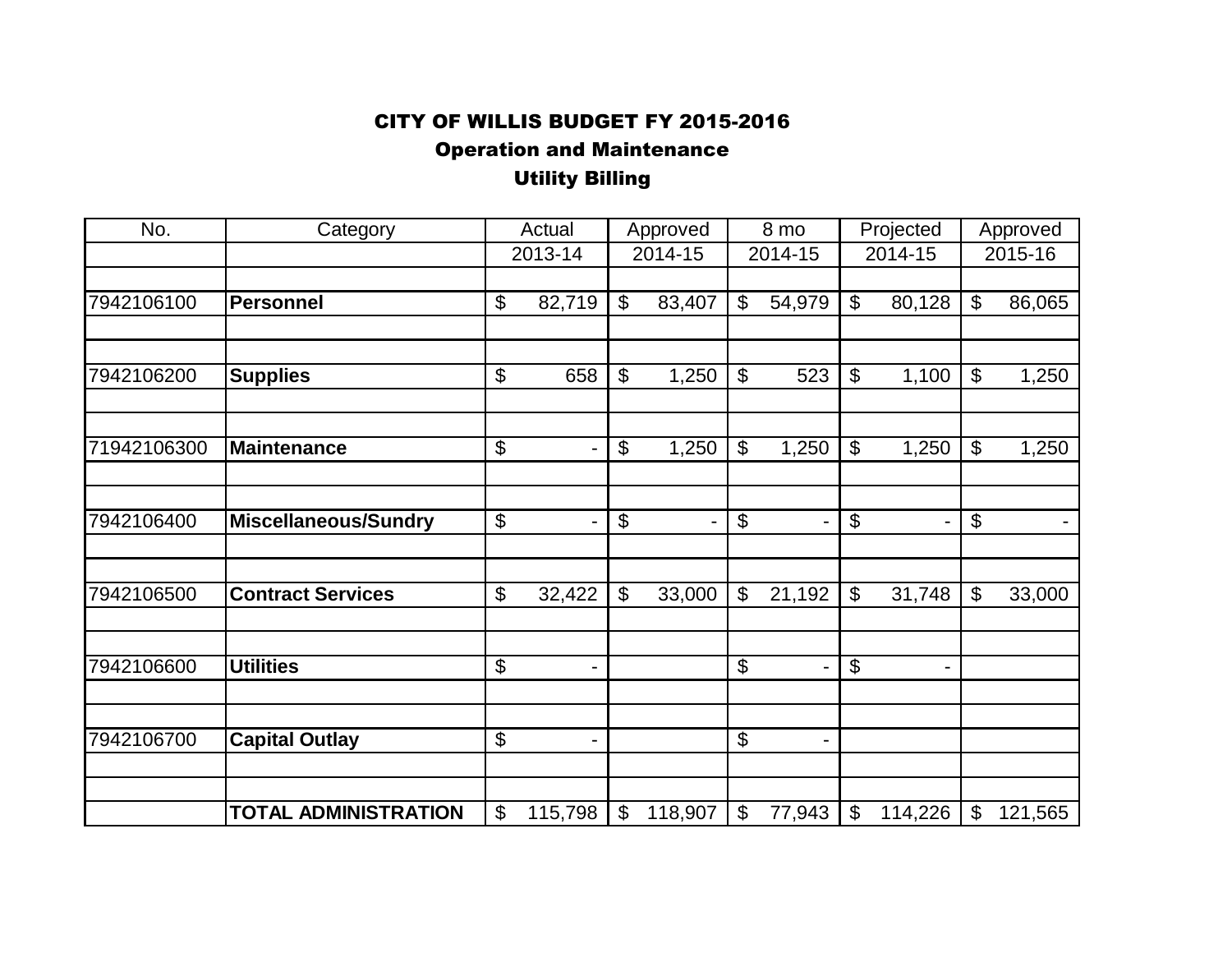#### **CITY OF WILLIS BUDGET FY 2015 - 2016 Operation and Maintenance Water Division-Water Production**

|             | City of Willis Budget FY 2015 - 2016 |           |           | Department:<br><b>Water</b> |                              |           |
|-------------|--------------------------------------|-----------|-----------|-----------------------------|------------------------------|-----------|
|             | <b>Summary Page</b>                  |           |           | Division:                   | <b>Production</b>            |           |
|             | Category                             | Actual    | Approved  | 4 Mo Exp                    | Proj Year-End                | Approved  |
|             |                                      | 2014-2015 | 2014-2015 | 2014-2015                   | 2014-2015                    | 2015-2016 |
|             |                                      |           |           |                             |                              |           |
| 7943106100  | <b>Total Personnel</b>               | 70,191    | 97,361    | 14,704                      | 84,895                       | 98,204    |
|             |                                      |           |           |                             |                              |           |
| 7943106815  | <b>Total Supplies</b>                | 16,899    | 20,300    | 3,443                       | 20,342                       | 20,700    |
|             |                                      |           |           |                             |                              |           |
| 7943106817  | <b>Total Maintenance</b>             | 42,710    | 62,800    | 29,005                      | 71,716                       | 67,800    |
|             |                                      |           |           |                             |                              |           |
| 7943106817  | <b>Total Miscellaneous/Sundry</b>    | 12,653    | 19,750    | 7,260                       | 19,913                       | 19,750    |
| 7943106500  | <b>Total Contract Services</b>       |           |           |                             |                              |           |
|             |                                      | 41,803    | 55,000    | 16,100                      | 57,903                       | 64,200    |
| 7943106200  | <b>Total Utilities</b>               | 63,307    | 98,500    | 34,500                      | 97,807                       | 98,500    |
|             |                                      |           |           |                             |                              |           |
|             | <b>Total Operations and Maint.</b>   | 247,563   | 353,711   | 105,012                     | 352,575                      | 369,154   |
|             |                                      |           |           |                             |                              |           |
| 7943106700  | <b>Total Capital Outlay</b>          | 23,162    | 24,908    | 1,964                       | 25,126                       | 18,430    |
|             | <b>TOTAL WATER PRODUCTION</b>        | 270,725   | 378,619   | 106,976                     | 377,701                      | 387,584   |
|             |                                      |           |           |                             |                              |           |
|             |                                      |           |           |                             |                              |           |
| <b>Note</b> | 7943106530                           | Other     | 2,398     |                             | 4,200 Track Part Time Salary |           |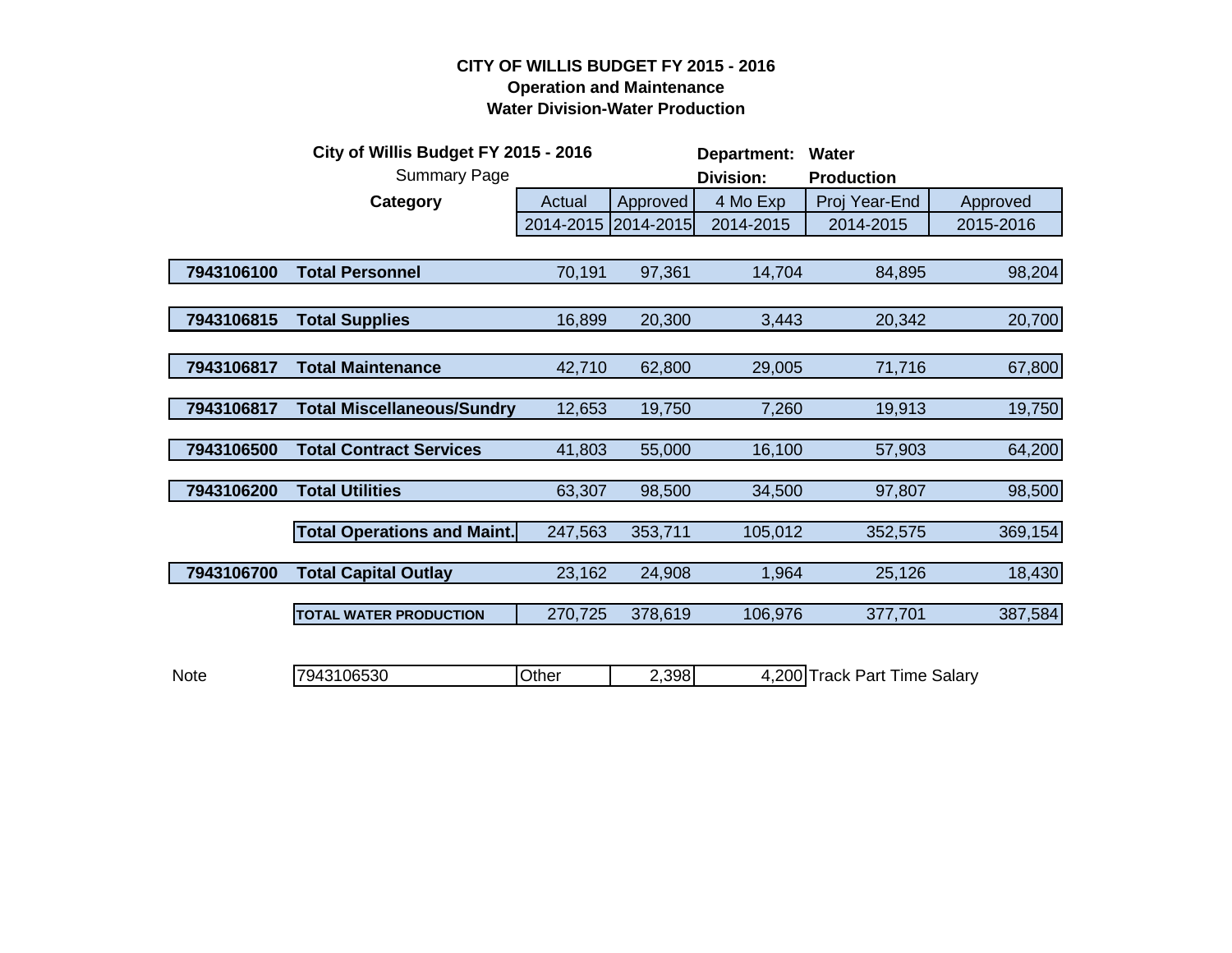## **CITY OF WILLIS BUDGET FY 2015 - 2016 Operation and Maintenance Water Division-Water Distribution**

|             | <b>Category</b>                    | Actual      | Approved  | 4 Mo Exp  | Proj Year-End                | Approved  |
|-------------|------------------------------------|-------------|-----------|-----------|------------------------------|-----------|
|             |                                    | 2014-2015   | 2014-2015 | 2014-2015 | 2014-2015                    | 2015-16   |
|             |                                    |             |           |           |                              |           |
| 7943206100  | <b>Total Personnel</b>             | 102,460     | 149,185   | 45,710    | 148,170                      | 150,299   |
|             |                                    |             |           |           |                              |           |
| 7943206200  | <b>Total Supplies</b>              | 11,172      | 20,200    | 8,855     | 20,027                       | 20,200    |
|             |                                    |             |           |           |                              |           |
| 7943206300  | <b>Total Maintenance</b>           | 40,460      | 116,300   | 64,650    | 105,110                      | 107,200   |
|             |                                    |             |           |           |                              |           |
| 7943206400  | <b>Total Miscellaneous/Sundry</b>  | 9,476       | 15,400    | 5,400     | 14,876                       | 15,900    |
| 7943206500  | <b>Total Contract Services</b>     | 12,909      | 17,500    | 9,500     | 22,409                       | 26,893    |
|             |                                    |             |           |           |                              |           |
| 7943206600  | <b>Total Utilities</b>             | 330         | 650       | 300       | 630                          | 650       |
|             |                                    |             |           |           |                              |           |
|             | <b>Total Operations and Maint.</b> | 176,806     | 319,235   | 134,415   | 311,221                      | 321,142   |
| 7943206700  | <b>Total Capital Outlay</b>        | $\mathbf 0$ | 21,860    | 21,860    | 21,860                       | $\pmb{0}$ |
|             |                                    |             |           |           |                              |           |
|             | <b>TOTAL WATER DISTRIBUTION</b>    | 176,806     | 341,095   | 156,275   | 333,081                      | 321,142   |
|             |                                    |             |           |           |                              |           |
| <b>Note</b> | 7943206530                         | Other       | 2,398     |           | 3,898 Track Part Time Salary |           |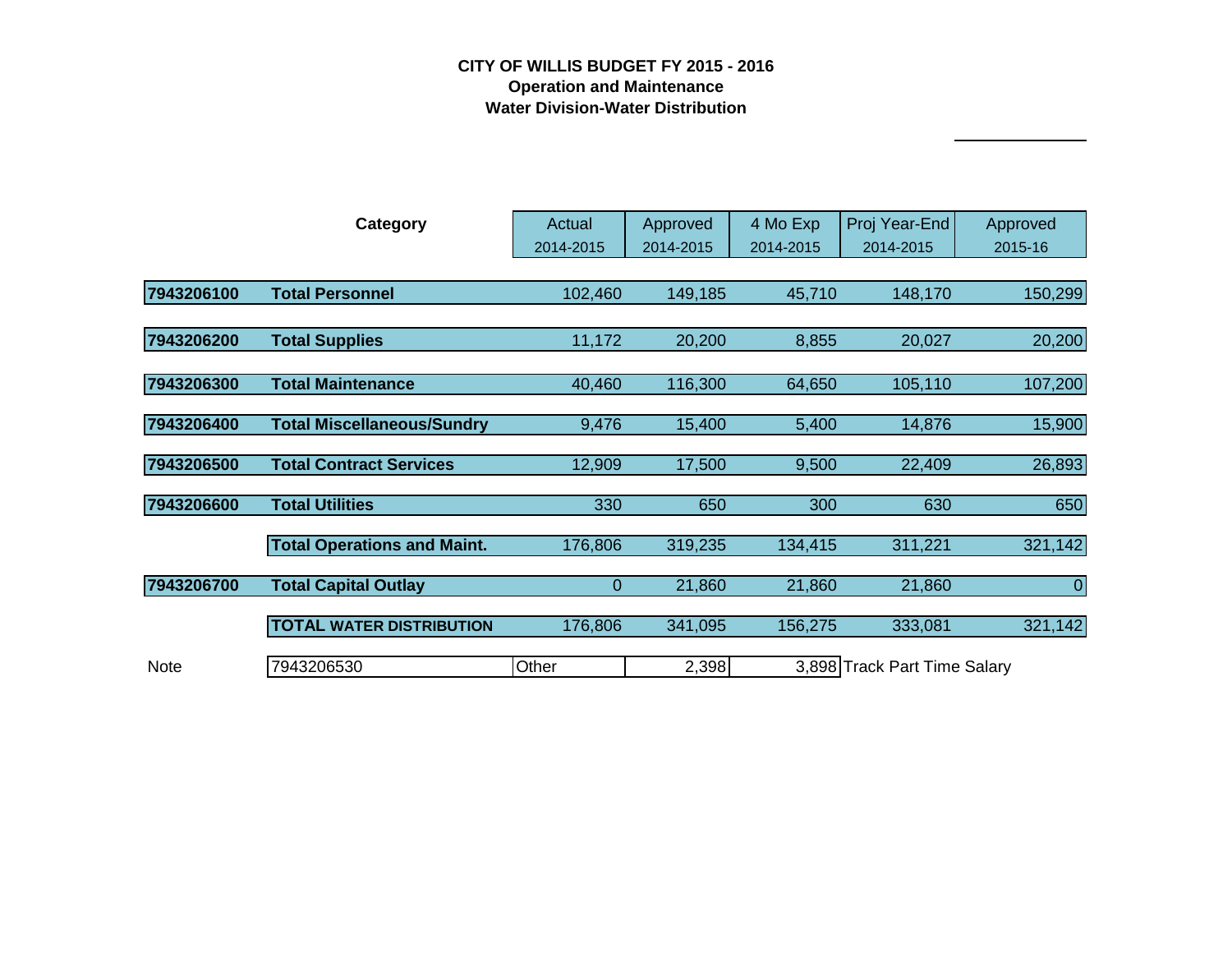## **CITY OF WILLIS BUDGET FY 2015 - 2016 Operation and Maintenance Waste Water Division-Waste Water Collection**

| No.             | Category                           | Actual<br>2014-2015 | Approved<br>2014-2015 | 4 Mo Exp<br>2014-2015 | Proj Year-End<br>2014-2015   | Approved<br>2015-16 |
|-----------------|------------------------------------|---------------------|-----------------------|-----------------------|------------------------------|---------------------|
|                 |                                    |                     |                       |                       |                              |                     |
|                 |                                    |                     |                       |                       |                              |                     |
| 7944106100      | <b>Total Personnel</b>             | 89,093              | 141,349               | 52,103                | 141,196                      | 142,638             |
| 7944106200      | <b>Total Supplies</b>              | 6,910               | 10,550                | 3,280                 | 10,190                       | 10,550              |
| 7944106300<br>L | <b>Total Maintenance</b>           | 64,152              | 133,100               | 58,597                | 122,749                      | 125,000             |
| 7944106400      | <b>Total Miscellaneous/Sundry</b>  | 12,285              | 17,300                | 5,900                 | 18,185                       | 17,300              |
| 7944106500      | <b>Total Contract Services</b>     | 15,745              | 22,100                | 9,400                 | 25,145                       | 30,400              |
| 7944106600      | <b>Total Utilities</b>             | 22,904              | 38,000                | 15,000                | 37,904                       | 38,000              |
|                 | <b>Total Operations and Maint.</b> | 211,090             | 362,399               | 144,280               | 355,370                      | 363,888             |
| 7944106700      | <b>Total Capital Outlay</b>        | $\overline{0}$      | 21,860                | 21,860                | 21,860                       | $\Omega$            |
|                 | <b>Total Wastewater Collection</b> | 211,090             | 384,259               | 166,140               | 377,230                      | 363,888             |
| Note            | 7944106530                         | Other               | 2,398                 |                       | 3,300 Track Part Time Salary |                     |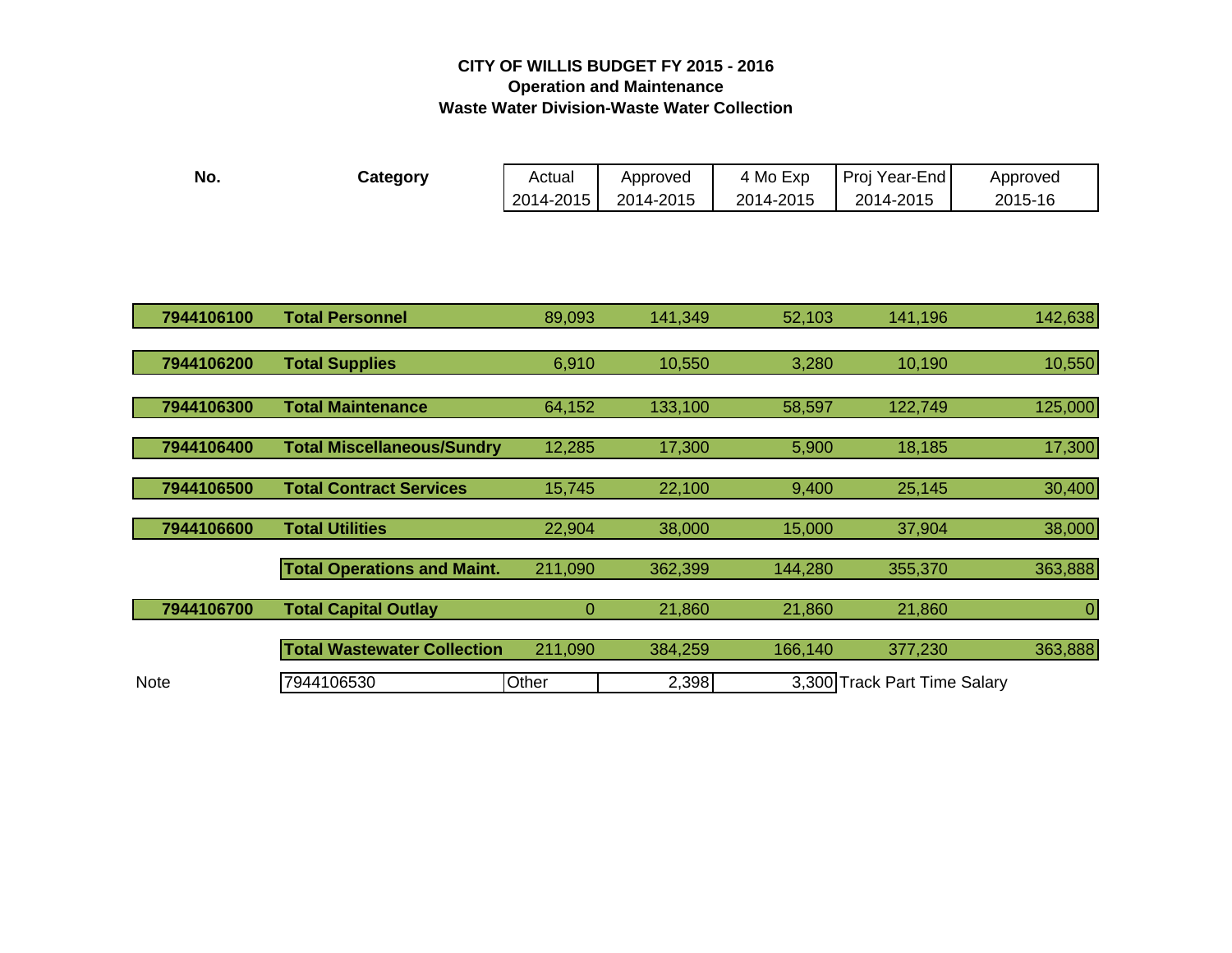## **CITY OF WILLIS BUDGET FY 2015-2016 Operation and Maintenance Wastewater Division-Wastewater Treatment**

|             | City of Willis Budget FY 2015 - 2016<br><b>Summary Page</b> |           |           | <b>Division:</b> | <b>Departmen Wastewater</b><br><b>Treatment</b> |             |
|-------------|-------------------------------------------------------------|-----------|-----------|------------------|-------------------------------------------------|-------------|
| No.         | Category                                                    | Actual    | Approved  | 4 Mo Exp         | Proj Year-End                                   | Approved    |
|             |                                                             | 2014-2015 | 2014-2015 | 2014-2015        | 2014-2015                                       | 2015-16     |
|             |                                                             |           |           |                  |                                                 |             |
| 7944206100  | <b>Total Personnel</b>                                      | 82,446    | 100,727   | 18,106           | 100,552                                         | 97,391      |
|             |                                                             |           |           |                  |                                                 |             |
| 7944206200  | <b>Total Supplies</b>                                       | 17,580    | 27,440    | 6,520            | 24,100                                          | 27,440      |
|             |                                                             |           |           |                  |                                                 |             |
| 7944206300  | <b>Total Maintenance</b>                                    | 58,085    | 109,400   | 54,600           | 112,685                                         | 114,500     |
| 7944206817  | <b>Total Miscellaneous/Sundry</b>                           | 9,365     | 15,000    | 5,900            | 15,265                                          | 15,500      |
|             |                                                             |           |           |                  |                                                 |             |
| 7944206500  | <b>Total Contract Services</b>                              | 54,708    | 135,000   | 84,200           | 138,908                                         | 143,800     |
|             |                                                             |           |           |                  |                                                 |             |
| 7944206600  | <b>Total Utilities</b>                                      | 49,644    | 78,500    | 30,500           | 80,144                                          | 78,500      |
|             | <b>Total Operations and Maint.</b>                          | 271,827   | 466,067   | 199,826          | 471,653                                         | 477,131     |
| 7944206917  | <b>Total Capital Outlay</b>                                 | 2,204     | 10,218    | 1,500            | 3,704                                           | $\mathbf 0$ |
|             | <b>Total Wastewater Treatment</b>                           | 274,031   | 476,285   | 201,326          | 475,357                                         | 477,131     |
| <b>Note</b> | 7944206530                                                  | Other     | 2,398     |                  | 0 Track Part Time Salary                        |             |